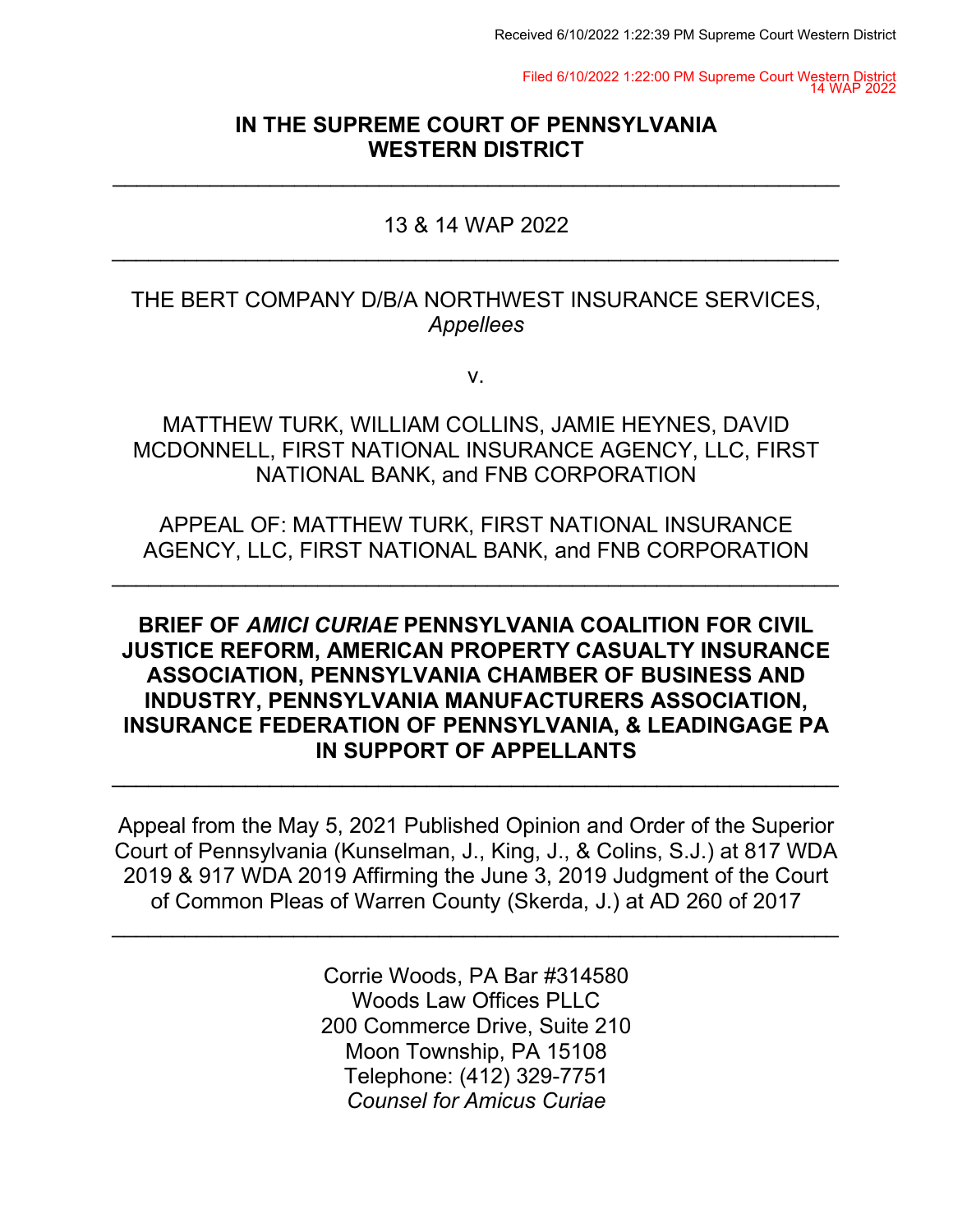## **TABLE OF CONTENTS**

<span id="page-1-0"></span>

1. The most faithful reading of *[State Farm Mut. Auto. Ins. Co. v. Campbell](#page-11-1)*, [538 U.S. 408 \(2003\), is that awards with punitive-to-compensatory](#page-11-1)[damage ratios of more than 4:1](#page-11-1) are within the normal range of [constitutionally permissible awards, ratios of up to 9:1](#page-11-1) are constitutionally [permissible for highly egregious conduct, and ratios more than 9:1](#page-11-1) are [presumptively unconstitutional absent exceptional circumstances, such as](#page-11-1)  [highly egregious conduct causing nominal compensatory damages, and](#page-11-1)  [that a ratio of 1:1 is the constitutional maximum in cases with substantial](#page-11-1)  [compensatory damages, and this reading is confirmed by applications of](#page-11-1)  *State Farm* throughout the United States. [................................................6](#page-11-1)

2. Analysis under *State Farm* [in the context of jointly and severally liable](#page-25-0)  [tortfeasors should be conducted on a per-judgment basis, which is more](#page-25-0)  [consistent with the nature of joint and several tortfeasors, and a contrary](#page-25-0)  [rule leads to further arbitrariness in the form of "double-counting" of](#page-25-0)  [compensatory damages.........................................................................20](#page-25-0)

3. [The most faithful reading of](#page-30-0) *State Farm* and related decisions reflects [that analysis thereunder should not be conducted on the basis of a](#page-30-0)  [plaintiff's potential harms left unpresented to the jury, and this reading is](#page-30-0)  [confirmed by State Farm's application in courts throughout the country.](#page-30-0) 25 CONCLUSION**[..........................................................................................28](#page-33-0)**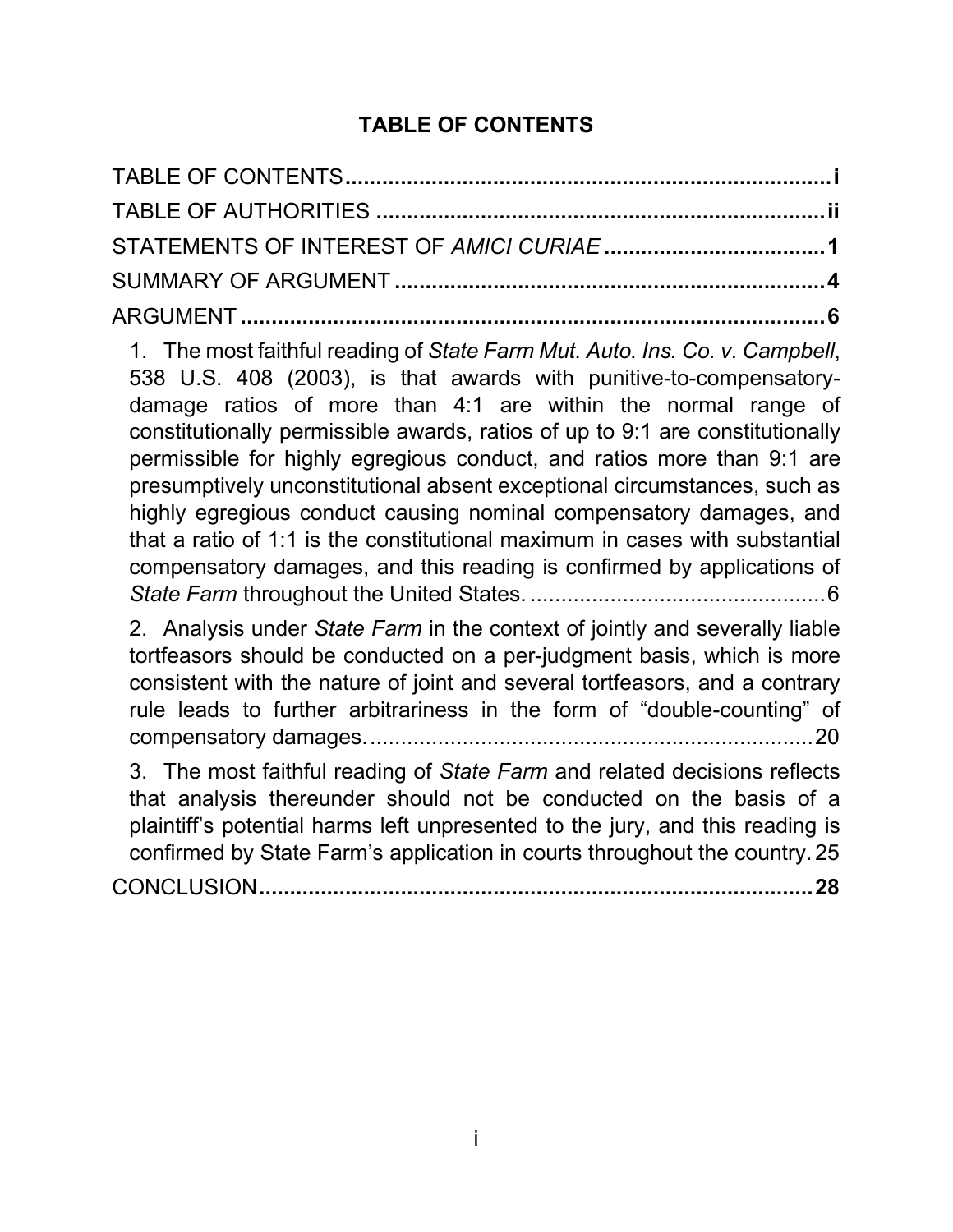# **TABLE OF AUTHORITIES**

## **Cases**

<span id="page-2-0"></span>

| Atler v. Murphy Enterprises, Inc., 104 P.3d 1092 (N.M. App. 2004) 18        |
|-----------------------------------------------------------------------------|
|                                                                             |
| Bennett v. American Medical Response, Inc., 226 Fed. Appx. 725 (9th Cir.    |
| BMW of North America, Inc. v. Gore, 517 U.S. 559 (1996)                     |
| Brown v. LaFontaine-Rish Medical Assocs., 822 N.Y.S.2d 527 (N.Y. App.       |
|                                                                             |
|                                                                             |
| Commonwealth v. 1997 Chevrolet and Contents Seized from Young,              |
| Commonwealth v. 5444 Spruce Street, 832 A.2d 396 (Pa. 2003) 19              |
| Commonwealth v. Eisenberg, 98 A.3d 1268 (Pa. 2014)19                        |
| Cooper Industries, Inc. v. Leatherman Tool Group, Inc., 532 U.S. 424 (2001) |
|                                                                             |
| DeLucia v. Great Stuff, Inc., 2015 WL 5157127 (Del. Super. 2015)17          |
| Duncan v. Ford Motor Co., 682 S.E.2d 877 (S.C. App. 2009) 18                |
| Epic Systems Corp. v. Tata Consultancy Servs. Ltd., 971 F.3d 662 (7th Cir.  |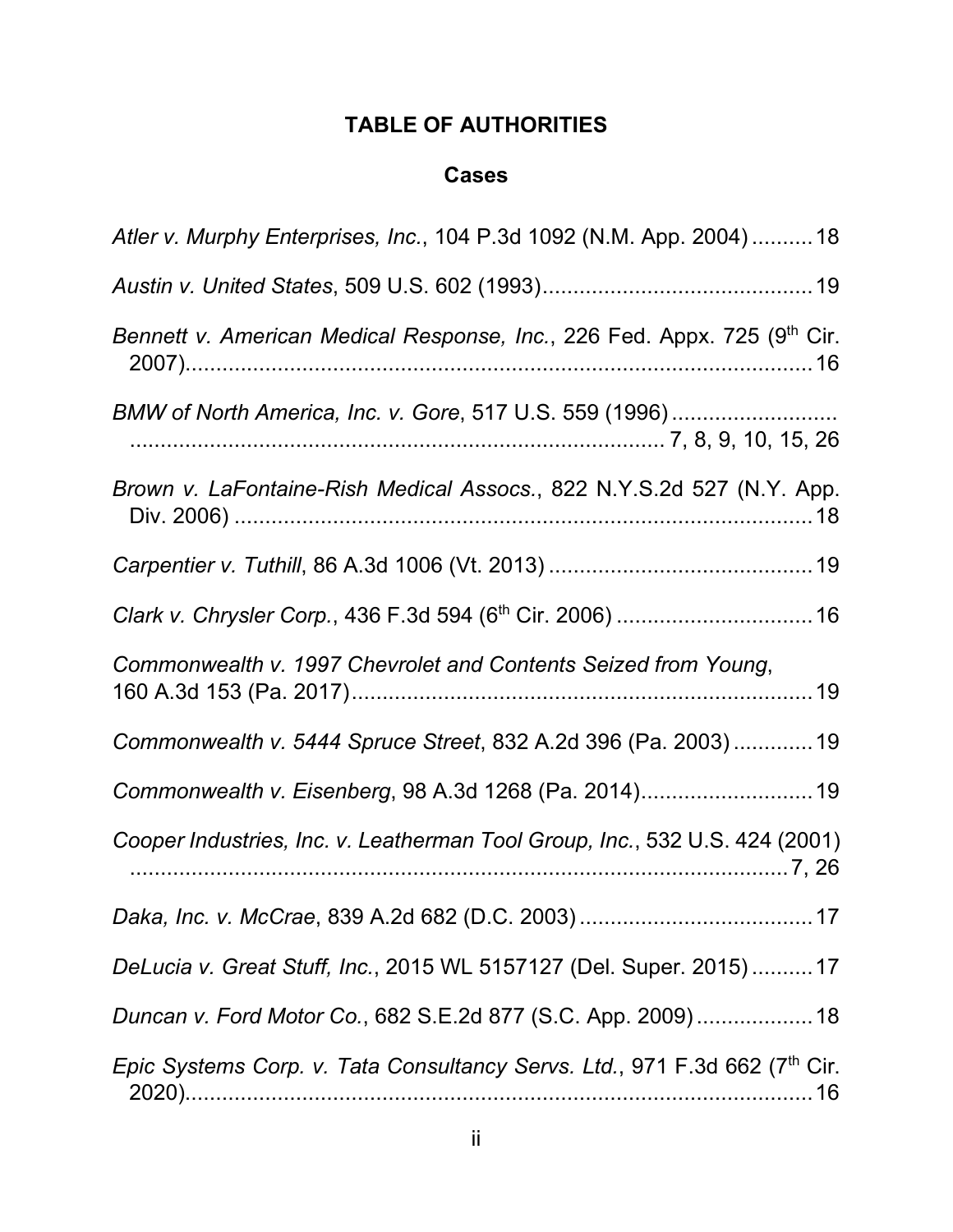| Goddard v. Farmers Ins. Co. of Oregon, 120 P.3d 1260 (Or. App. 2005)              |
|-----------------------------------------------------------------------------------|
| Grefer v. Alpha Technical, 901 So.2d 1117 (La. App. 2005)  18                     |
| Hall v. Farmers Alliance Mut. Ins. Co., 179 P.3d 276 (Idaho 2008)17               |
| Harvey-Jones v. Coronel, 196 A.3d 36 (Md. App. 2018) 18                           |
|                                                                                   |
| Horizon Health Corp. v. Acadia Healthcare Co., Inc., 520 S.W.3d 848 (Tex.         |
| Hudgins v. Southwest Airlines, Co., 212 P.3d 810 (Ariz. App. Div. 2009)           |
| JNM Express, LLC v. Lozano, 2021 Tex. App. LEXIS 3036 (Tex. App. 2021)            |
| Jurinko v. Medical Protective Co., 305 Fed. Appx. 13 (3d Cir. 2008)  16           |
| Lompe v. Sunridge Partners, LLC, 818 F.3d 1041 (10 <sup>th</sup> Cir. 2016) 17    |
| M & J Materials, Inc. v. Isbell, 153 So.3d 24 (Ala Civ. App. 2013)17              |
| Maloney v. Valley Medical Facilities, 984 A.2d 478 (Pa. 2009)  21, 22             |
| Mendez-Matos v. Municipality of Guaynabo, 557 F.3d 36 (1st Cir. 2009)             |
| Nance v. Kentucky Nat. Ins. Co., 240 Fed. Appx. 539 (4 <sup>th</sup> Cir. 2007)16 |
| Olson v. Brenntag N. Am., Inc., 2020 WL 6603580 (N.Y. Sup. Ct. 2020)              |
|                                                                                   |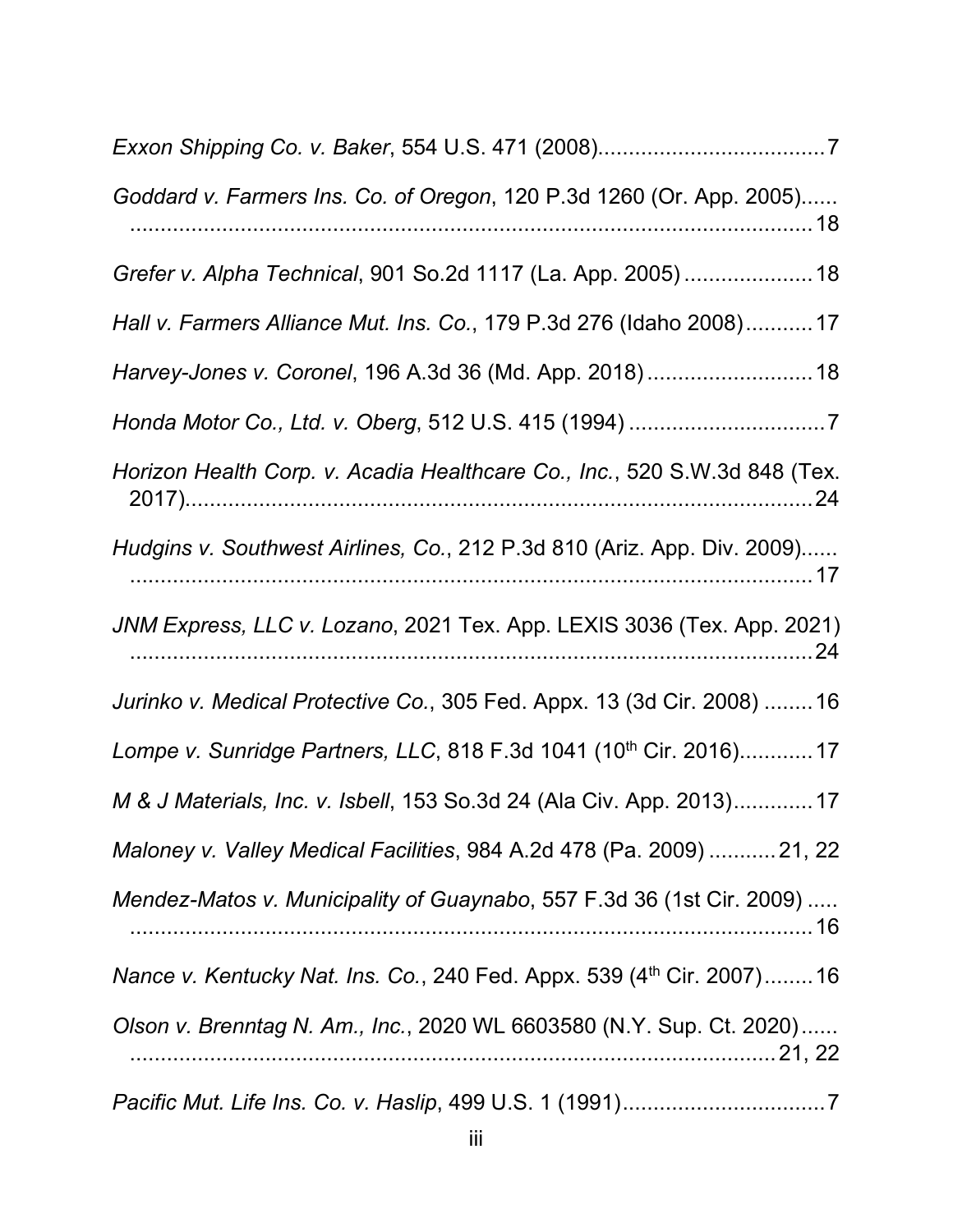| Planned Parenthood of Columbia/Willamette, Inc. v. Am. Coal. of Life                     |
|------------------------------------------------------------------------------------------|
| R.J. Reynolds Tobacco Co. v. Townsend, 90 So.3d 307 (Fla. App. 2012) 17                  |
| Rain Bird Corp. v. National Pump Co. LLC, 144 Fed. Appx. 373 (5 <sup>th</sup> Cir. 2005) |
| Rhodes v. AIG Domestic Claims, Inc., 961 N.E.2d 1067 (Mass. 2012) 18                     |
| Roby v. McKesson Corp., 219 P.3d 749, 770 (Cal. 2009)17                                  |
| Roth v. Farmer-Bocken Co., 667 N.W.2d 651 (S.D. 2003) 18, 26                             |
| SAS & Associates, Inc. v. Home Marketing Servicing, Inc., 168 S.W.3d 296                 |
| Simon v. San Paolo U.S. Holding Co., 113 P.3d 63 (Cal. 2005)  17                         |
|                                                                                          |
| State Farm Mut. Auto. Ins. Co. v. Campbell, 538 U.S. 408 (2003)                          |
| Thornton v. American Interstate Ins. Co., 940 N.W.2d 1 (lowa 2020) 18                    |
| Turner v. Firstar Bank., N.A., 845 N.E.2d 816 (III. App. 2006) 17                        |
| TXO Production Corp. v. Alliance Resources Corp., 509 U.S. 443 (1993)                    |
| Union Co. v. Southwest Gas Corp., 281 F. Supp. 2d 1090, 1104 (D. Ariz.                   |
|                                                                                          |
| Williams v. ConAgra Poultry Co., 378 F.3d 790 (8th Cir. 2004) 16                         |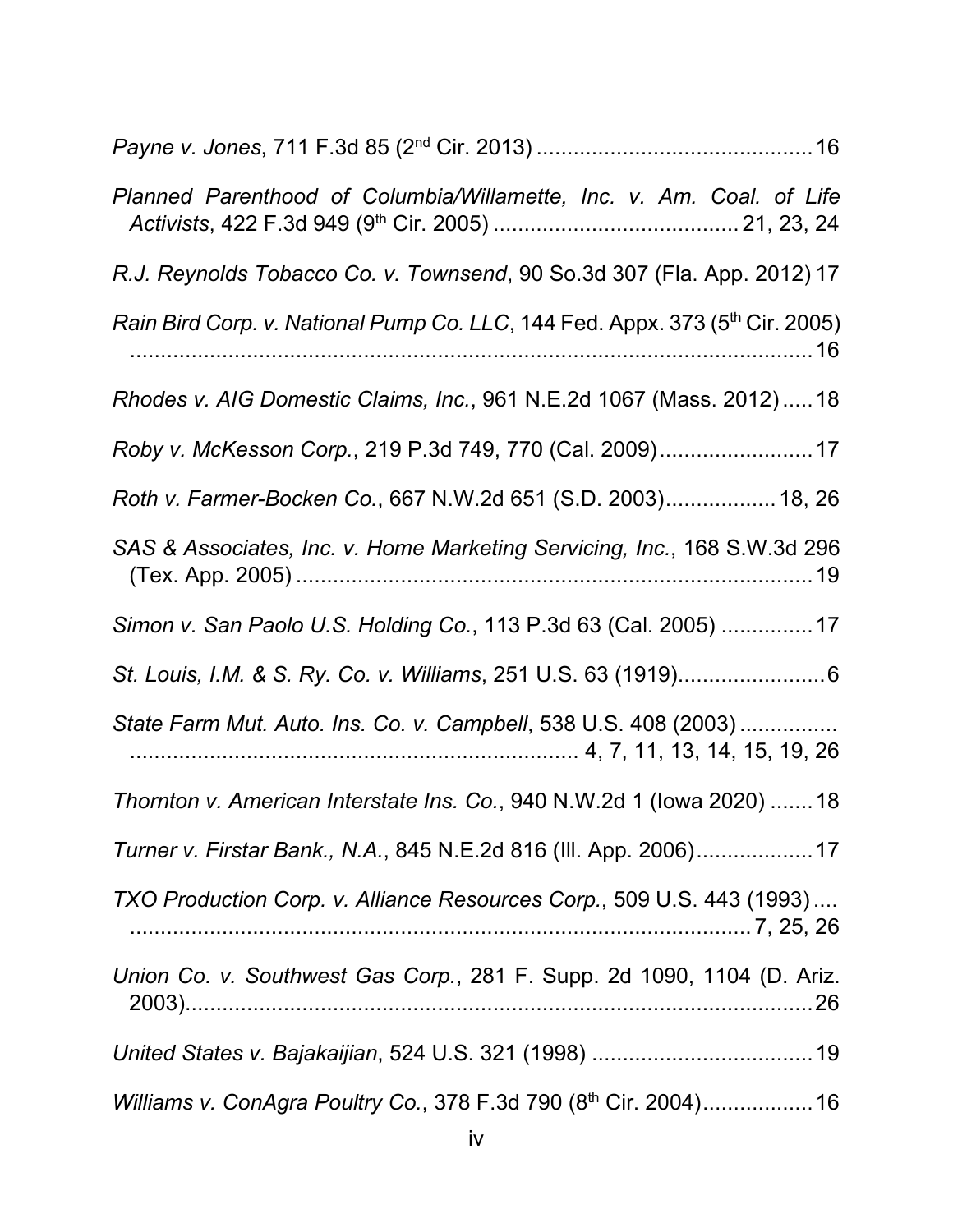| Yung v. Grant Thornton LLP, 563 S.W.3d 22 (Ky. App. 2016)  18 |  |  |
|---------------------------------------------------------------|--|--|
|---------------------------------------------------------------|--|--|

# **Constitutional Provisions**

|--|--|--|--|--|--|--|--|--|--|--|--|--|--|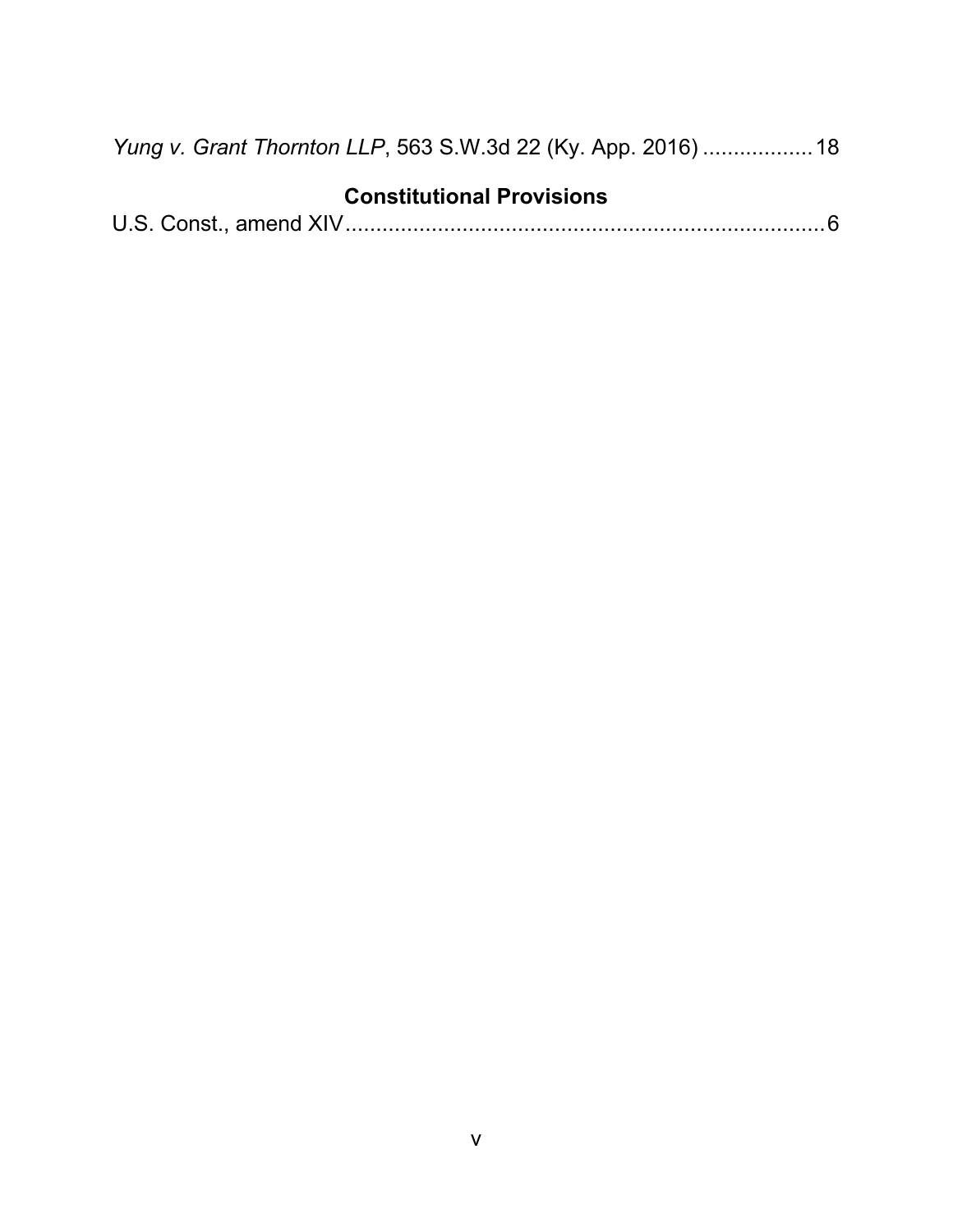### **STATEMENTS OF INTEREST OF** *AMICI CURIAE*

<span id="page-6-0"></span>The Pennsylvania Coalition for Civil Justice Reform ("PCCJR") is a statewide, nonpartisan alliance of organizations and individuals representing health care providers, professional and trade associations, businesses, nonprofit entities, taxpayers, and other perspectives. The Coalition is dedicated to bringing fairness to litigants by elevating awareness of civil justice issues and advocating for reform.

The American Property Casualty Insurance Association ("APCIA") is the primary national trade association for home, auto, and business insurers. APCIA promotes and protects the viability of private competition for the benefit of consumers and insurers, with a legacy dating back 150 years. APCIA's member companies represent nearly 60% of the U.S. propertycasualty insurance market and 58% of Pennsylvania's market. On issues of importance to the insurance industry and marketplace, APCIA advocates sound and progressive public policies on behalf of its members in legislative and regulatory forums at the federal and state levels and submits *amicus curiae* briefs in significant cases before federal and state courts, including this Honorable Court.

The Pennsylvania Chamber of Business and Industry ("PA Chamber") is the largest broad-based business association in Pennsylvania. It has close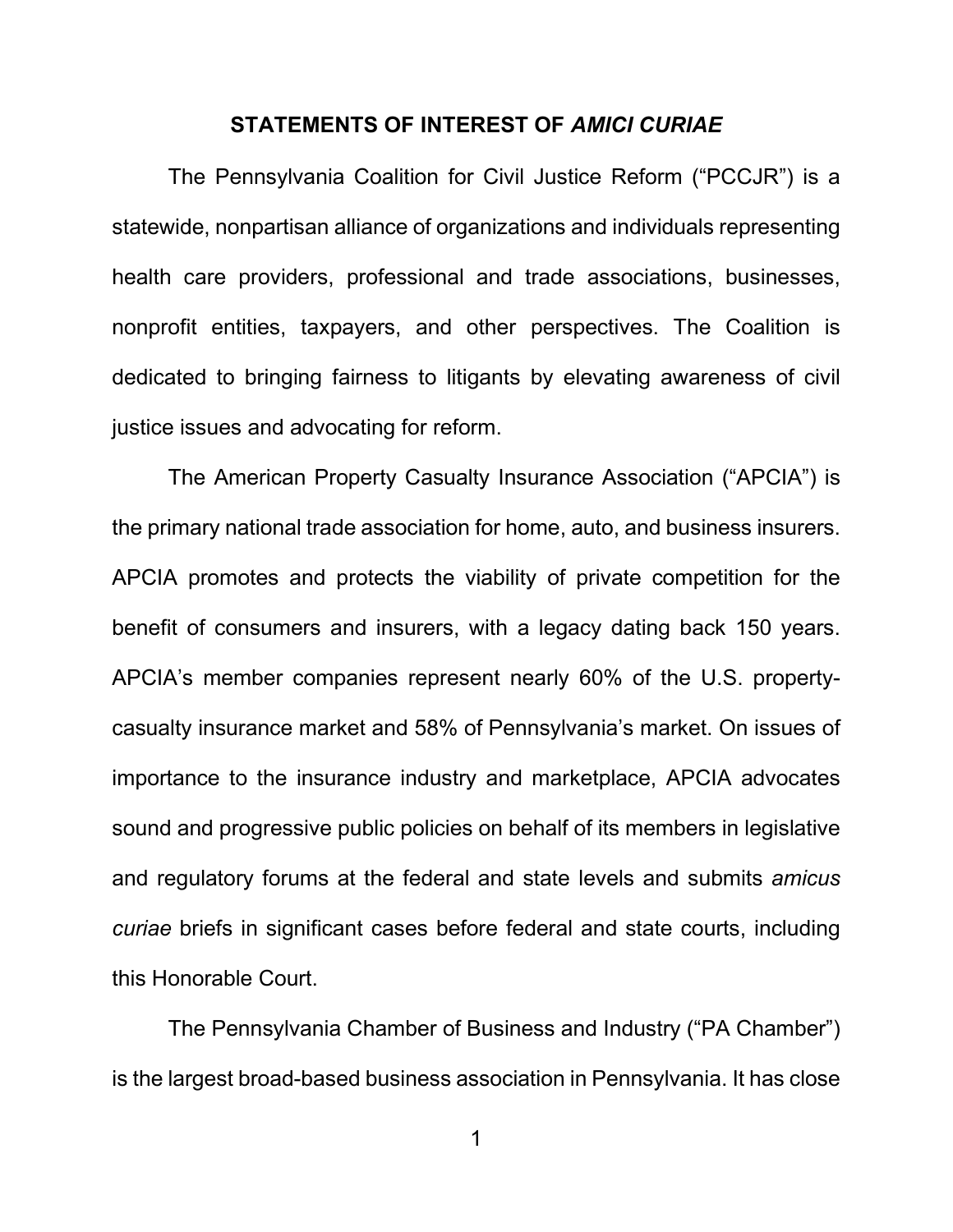to 10,000 member businesses throughout Pennsylvania, which employ more than half of the Commonwealth's private workforce. Its members range from small companies to mid-size and large business enterprises. The Pennsylvania Chamber's mission is to advocate on public policy issues that will expand private sector job creation, to promote an improved and stable business climate, and to promote Pennsylvania's economic development for the benefit of all Pennsylvania citizens.

Since its founding in 1909, the Pennsylvania Manufacturers' Association ("PMA") has served as a leading voice for Pennsylvania manufacturing, its 540,000 employees on the plant floor, and the millions of additional jobs in supporting industries. From its headquarters in the Frederick W. Anton, III, Center, across from the steps to the State Capitol Building in Harrisburg, PMA seeks to improve the Commonwealth's competitiveness by promoting pro-growth public policies that reduce the cost of creating and keeping jobs in Pennsylvania. PMA has forcefully advocated for civil justice reforms that will bring balance and stability to Pennsylvania's legal system.

The Insurance Federation of Pennsylvania ("IFP") (www.ifpenn.org), a nonprofit organization, is Pennsylvania's leading insurance trade association, representing over 200 insurance companies in Pennsylvania.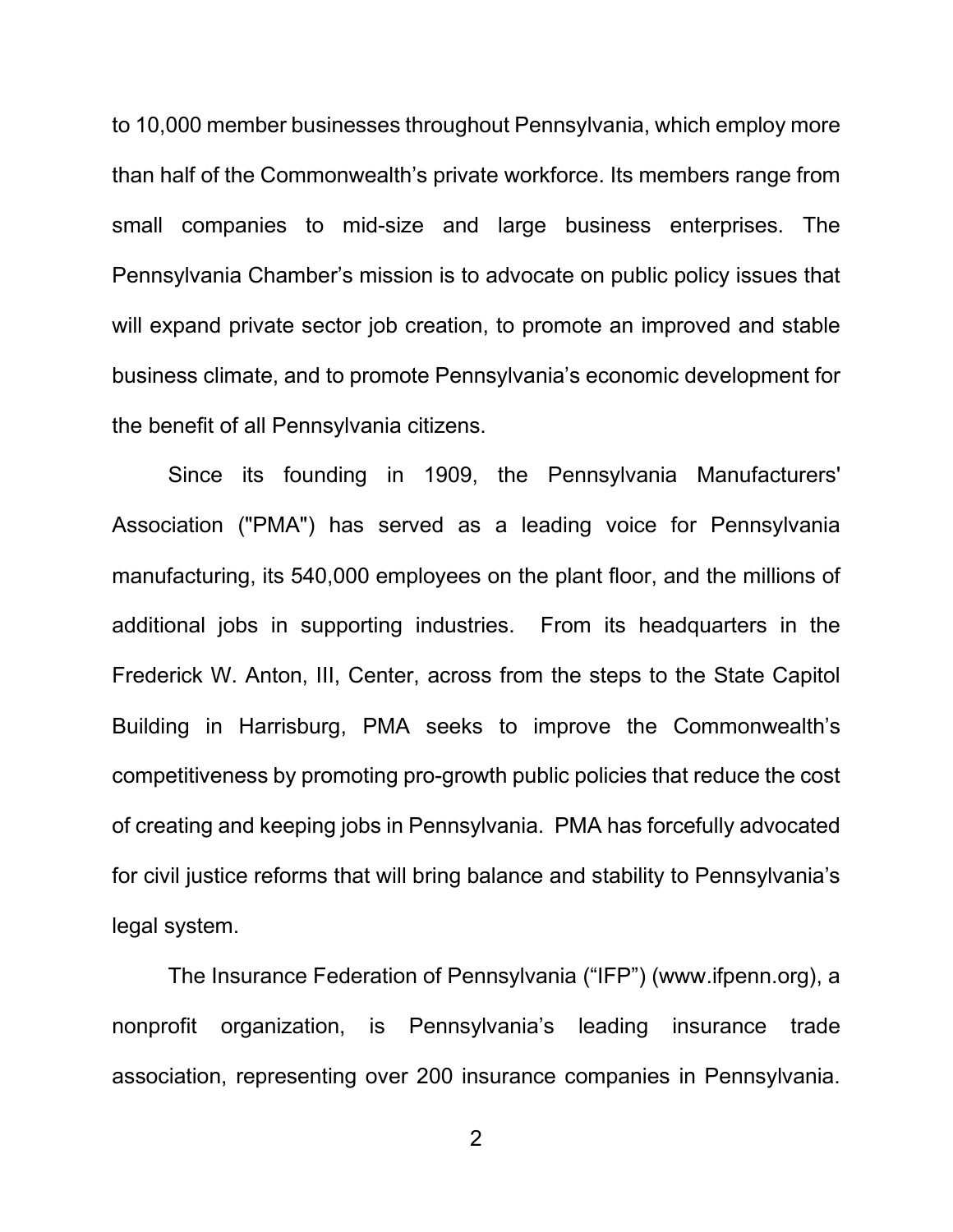The IFP's members are of all sizes and issue every type of insurance policy. These members represent half of the insurance premiums written in the Commonwealth. The IFP seeks to ensure a balanced and fair insurance environment in Pennsylvania. It routinely serves as the voice of the insurance trade in litigation in the Commonwealth where those interests are implicated. The IFP enjoys a well-earned reputation for integrity in the pursuit of its members' interests.

LeadingAge PA is a trade association representing more than 370 quality senior housing, health care, and community services across the commonwealth. These providers serve more than 75,000 older Pennsylvanians and employ over 50,000 dedicated caregivers on a daily basis. Services our members offer include life plan communities/continuing care retirement communities, skilled nursing communities, assisted living residences, personal care homes, and affordable senior housing. LeadingAge PA advocates on behalf of our members at the state and local levels to influence positive change and affect a healthy vision for the delivery of quality, affordable, and ethical care for Pennsylvania's seniors.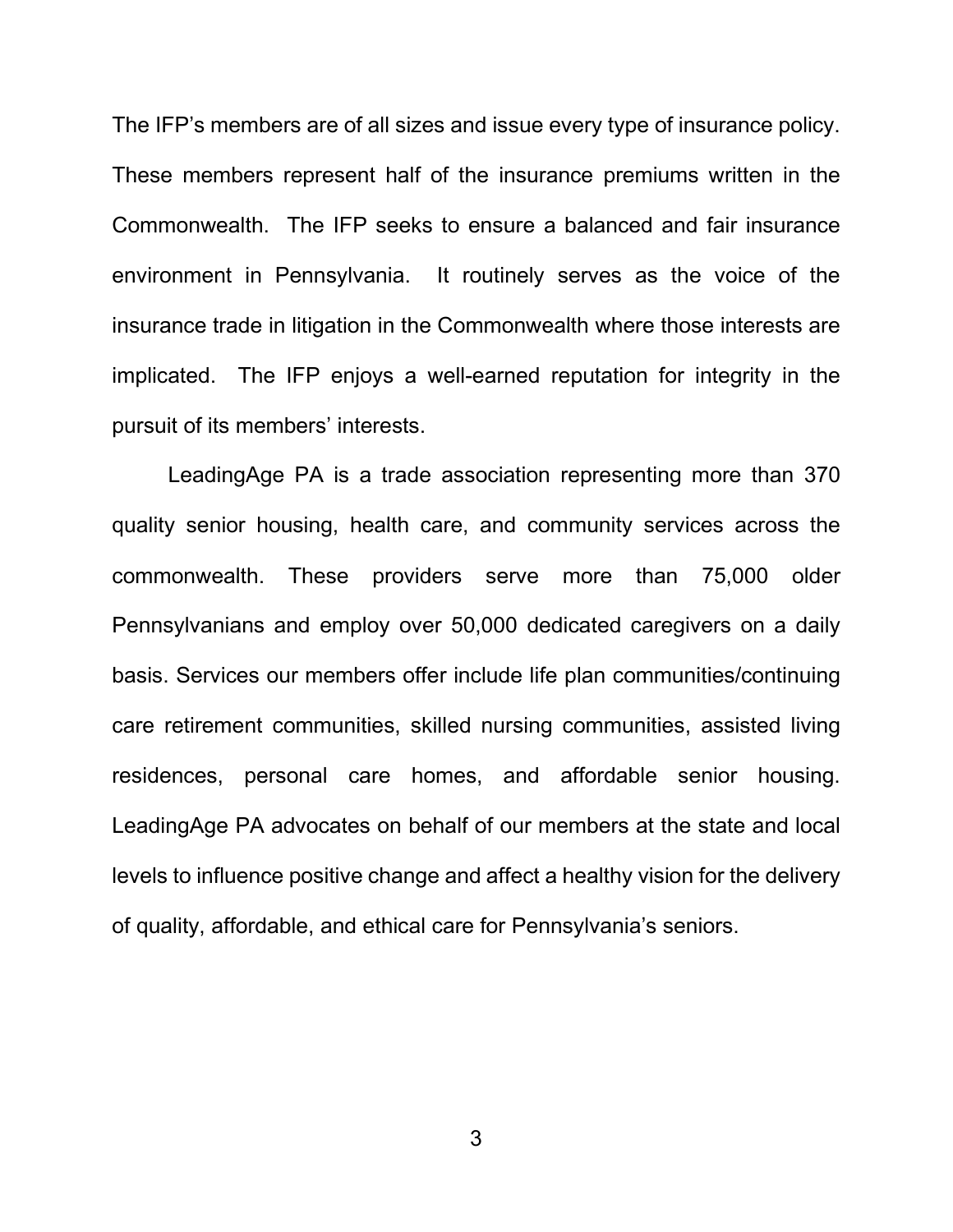### **SUMMARY OF ARGUMENT**

<span id="page-9-0"></span>The panel opinion engages in three major legal errors. First, contrary to the panel's view, the most faithful reading of *State Farm Mut. Auto. Ins. Co. v. Campbell*, 538 U.S. 408 (2003), is that awards with punitive-tocompensatory-damage ratios of more than 4:1 are within the normal range of constitutionally permissible awards, ratios of up to 9:1 are constitutionally permissible in extreme cases, and ratios more than 9:1 are presumptively unconstitutional absent exceptional circumstances, such as highly egregious conduct causing nominal compensatory damages, and that a ratio of 1:1 is the constitutional maximum in cases with substantial compensatory damages. This reading is confirmed by applications of *State Farm*  throughout the United States. The panel's opinion ignores this reading and torrent of authority by overstating the *State Farm* Court's declination to adopt a bright-line, general ratio-based rule for all cases, and also by ignoring the Court's considered and authoritative ratio guideposts.

Second, although it is an open question, evaluation of the ratio in the context of jointly and severally liable tortfeasors should be performed on a per-judgment, not a per-defendant, basis. Where jointly and severally liable tortfeasors are assessed compensatory damages jointly, there is no way to accurately assess the ratio of punitive-to-compensatory damages on a per-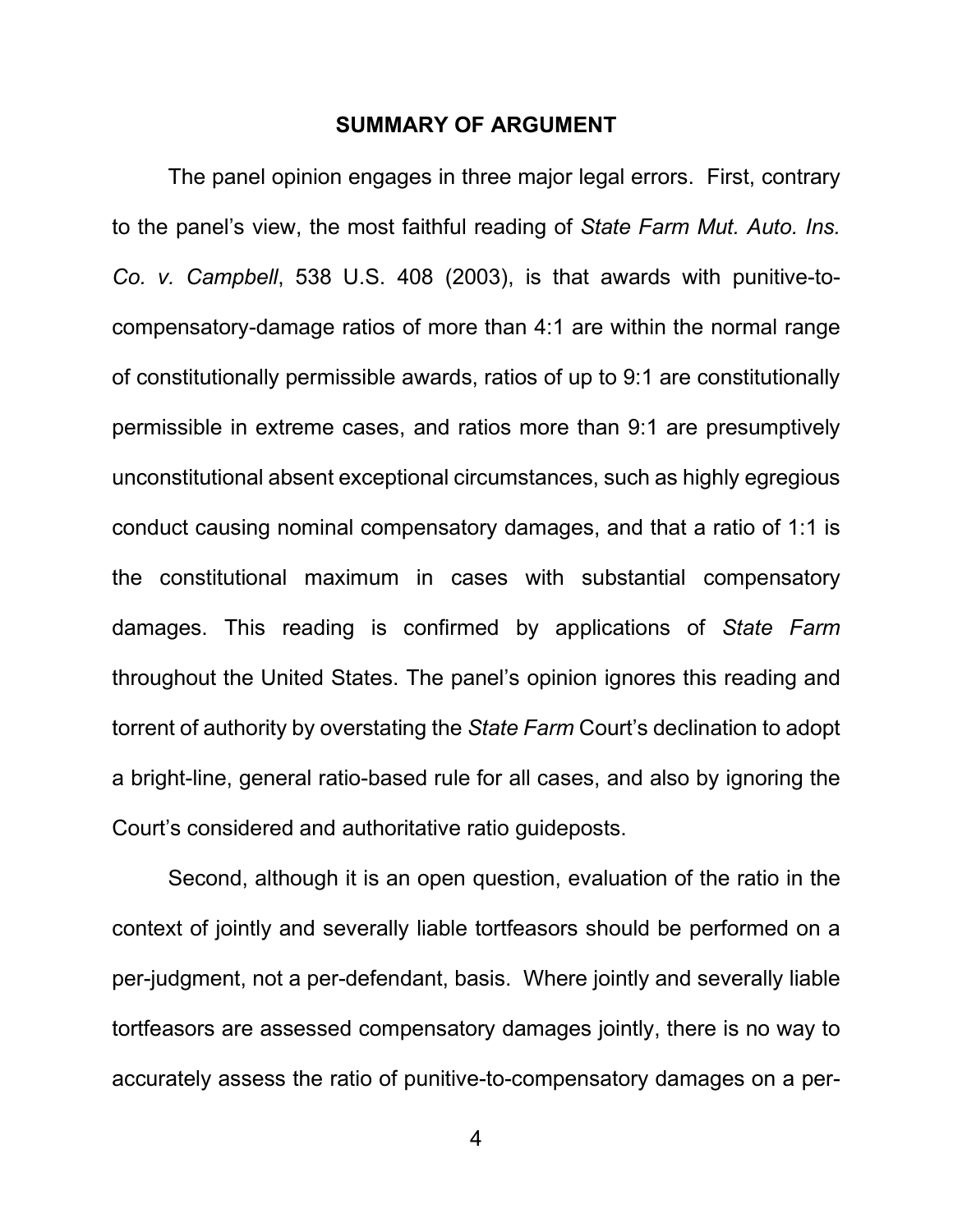defendant basis. The panel's opinion, as well as the decisions upon which it relies, did not reckon with this basic principle.

Third and finally, whether or not an award of punitive damages may be justified by resort to a plaintiff's *potential* harm, it may not be justified posthoc by resort to evidence and arguments never presented to and considered by a jury. The panel's opinion does just that.

In appropriate circumstances, punitive damages can serve legitimate governmental objectives of punishing tortious conduct and deterring wouldbe tortfeasors, and the U.S. Supreme Court has provided important guideposts to prevent arbitrary deprivations of property that are plainly excessive to accomplishing those goals. The panel decision not only disregards those guideposts, but also sanctions damages calculations that make awards *more* arbitrary. This Honorable Court should correct its errors.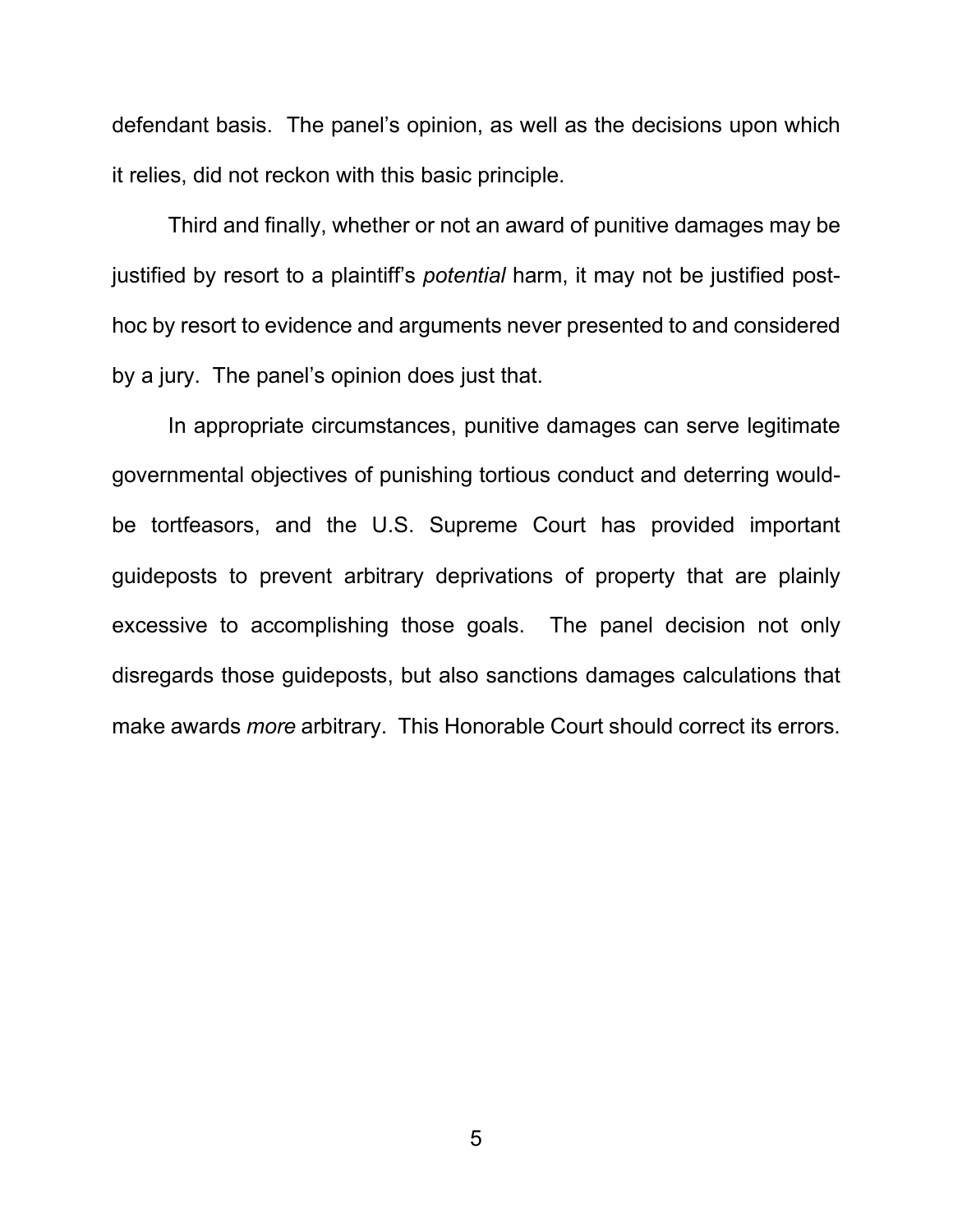### **ARGUMENT**

<span id="page-11-1"></span><span id="page-11-0"></span>**1. The most faithful reading of** *State Farm Mut. Auto. Ins. Co. v. Campbell***, 538 U.S. 408 (2003), is that awards with punitive-tocompensatory-damage ratios of more than 4:1 are within the normal range of constitutionally permissible awards, ratios of up to 9:1 are constitutionally permissible for highly egregious conduct, and ratios more than 9:1 are presumptively unconstitutional absent exceptional circumstances, such as highly egregious conduct causing nominal compensatory damages, and that a ratio of 1:1 is the constitutional maximum in cases with substantial compensatory damages, and this reading is confirmed by applications of** *State Farm* **throughout the United States.**

The Fourteenth Amendment to the United States Constitution provides that "No State shall . . . deprive any person of . . . property, without due process of law[.]" U.S. Const., amend XIV. This constitutional guarantee of due process of law contains both procedural and substantive components: the state may not deprive a person of property without adequate procedural safeguards, and may not deprive a person of property beyond that which is necessary to accomplish its legitimate governmental objectives. *See generally*, *e.g.*, *St. Louis, I.M. & S. Ry. Co. v. Williams*, 251 U.S. 63 (1919) (involving challenges by a common carrier to penalties for charging more than statutorily provided rates as both violative of procedural component for lack of a pre-enforcement challenge mechanism and substantive component for severity disproportionate to the prohibited conduct).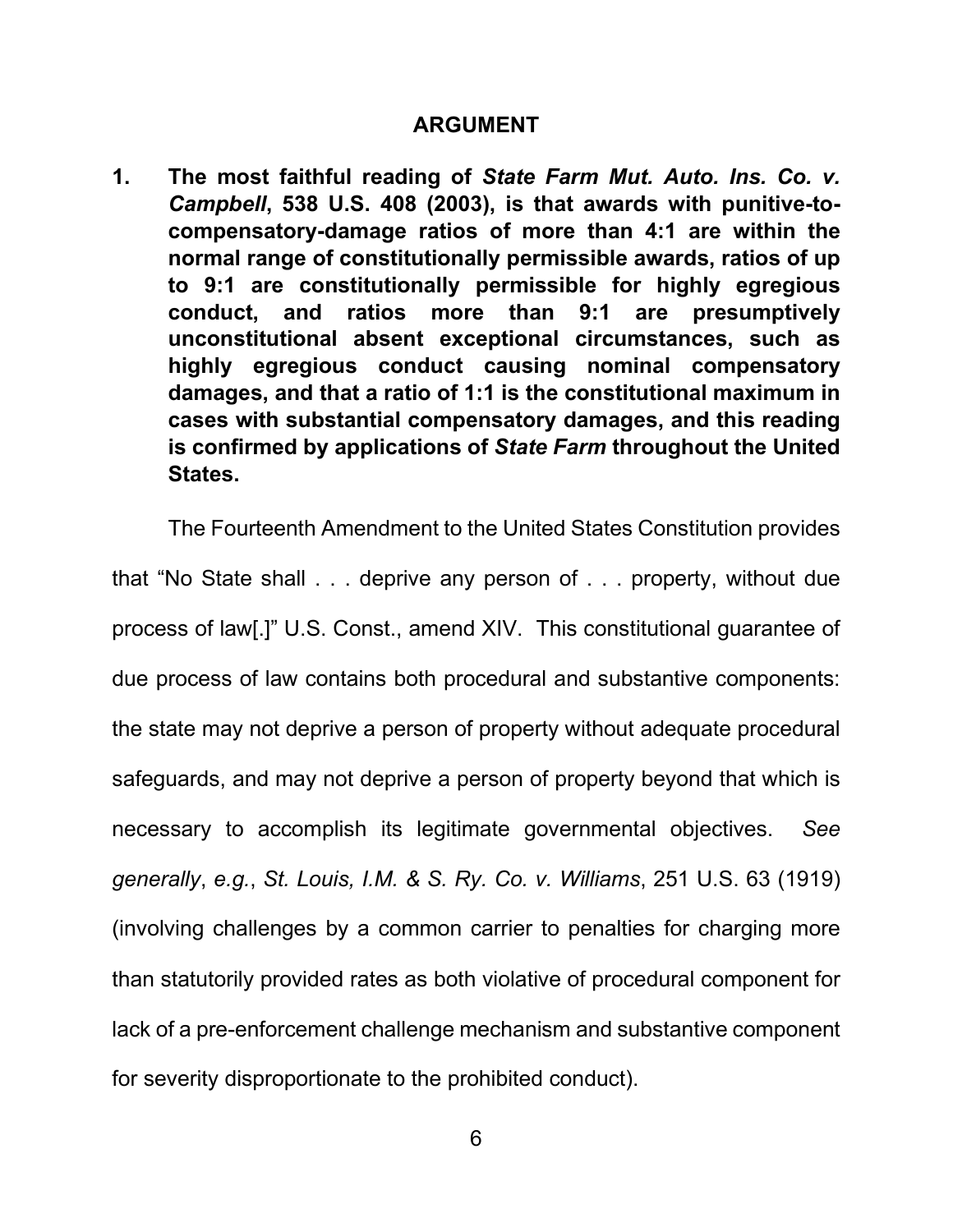The U.S. Supreme Court has recognized that awards of punitive damages are subject to this analysis. Beginning in the late 1990s, the Court recognized that the substantive component of due process prohibits awards of punitive damages that are grossly excessive to the state's legitimate governmental objectives of punishing tortfeasors and deterring would-be tortfeasors. *See generally Pacific Mut. Life Ins. Co. v. Haslip*, 499 U.S. 1 (1991) (acknowledging that excessive awards of punitive damages may violate due process and contemplating that compensatory-to-punitivedamage ratios of 1:4 may be near the constitutional brink); *TXO Production Corp. v. Alliance Resources Corp.*, 509 U.S. 443 (1993) (plurality); *BMW of North America, Inc. v. Gore*, 517 U.S. 559 (1996) (same, adopting "guideposts" for determining whether an award of punitive damages violates due process); *Honda Motor Co., Ltd. v. Oberg*, 512 U.S. 415 (1994) (holding state constitutional amendment precluding judicial review of awards of punitive damages violated due process); *Cooper Industries, Inc. v. Leatherman Tool Group, Inc.*, 532 U.S. 424 (2001) (adopting *de novo*  standard of review of determinations that an award of punitive damages violates due process); *State Farm Mut. Auto. Ins. v. Campbell*, 538 U.S. 408 (2003) (refining the *Gore* "guideposts"); *see also Exxon Shipping Co. v. Baker*, 554 U.S. 471 (2008) (involving punitive damages in maritime law).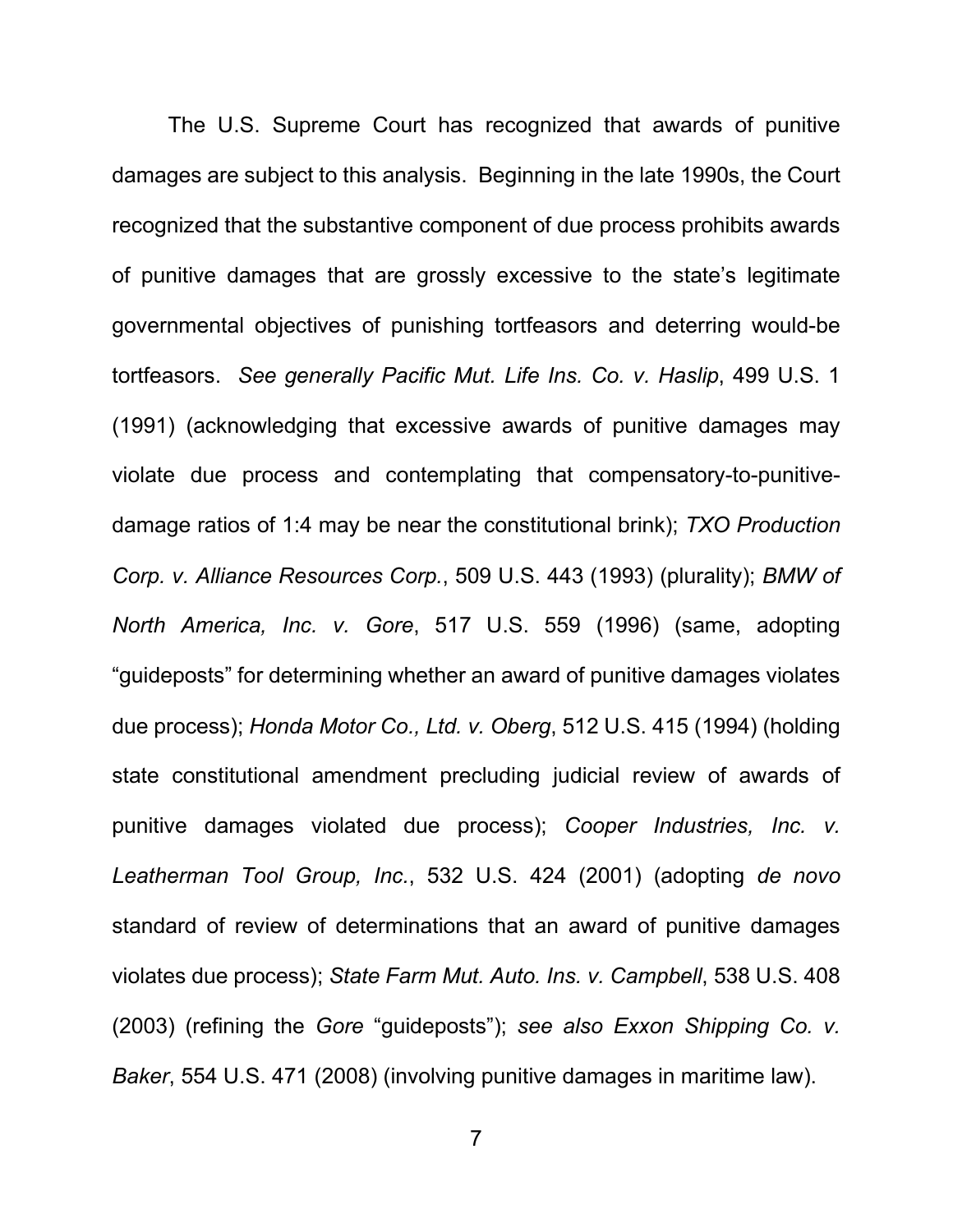The Court's decisions in *Gore* and *State Farm* are most salient herein. In *Gore*, the plaintiff sued his automobile's dealer, distributor, and manufacturer, for failing to disclose that it had been damaged and repainted prior to delivery, culminating in an award of \$4,000 in compensatory damages and \$4,000,000 in punitive damages, which the Alabama Supreme Court, for reasons not pertinent herein, reduced to \$2,000,000. *See Gore*, 517 U.S. at 562-68. The defendants sought and obtained *certiorari*, and, on further appeal, the U.S. Supreme Court reiterated that although states have "considerable flexibility," awards of punitive damages that are grossly excessive to the legitimate goals of punishment and deterrence violate due process. *See id.* at 568. The *Gore* Court offered an analytical framework composed of three "guideposts" to determine whether a particular award of punitive damages was grossly excessive: "the degree of reprehensibility of the [defendant's conduct]; the disparity between the harm or potential harm suffered . . . and his punitive damages award; and the difference between this remedy and the civil penalties authorized or imposed in comparable cases." *See id.* at 574-75.

Regarding the first guidepost – reprehensibility – the court looked for "aggravating factors," such as violence, deception, victimization of the vulnerable, or repeated tortious behavior, and, finding none, reasoned that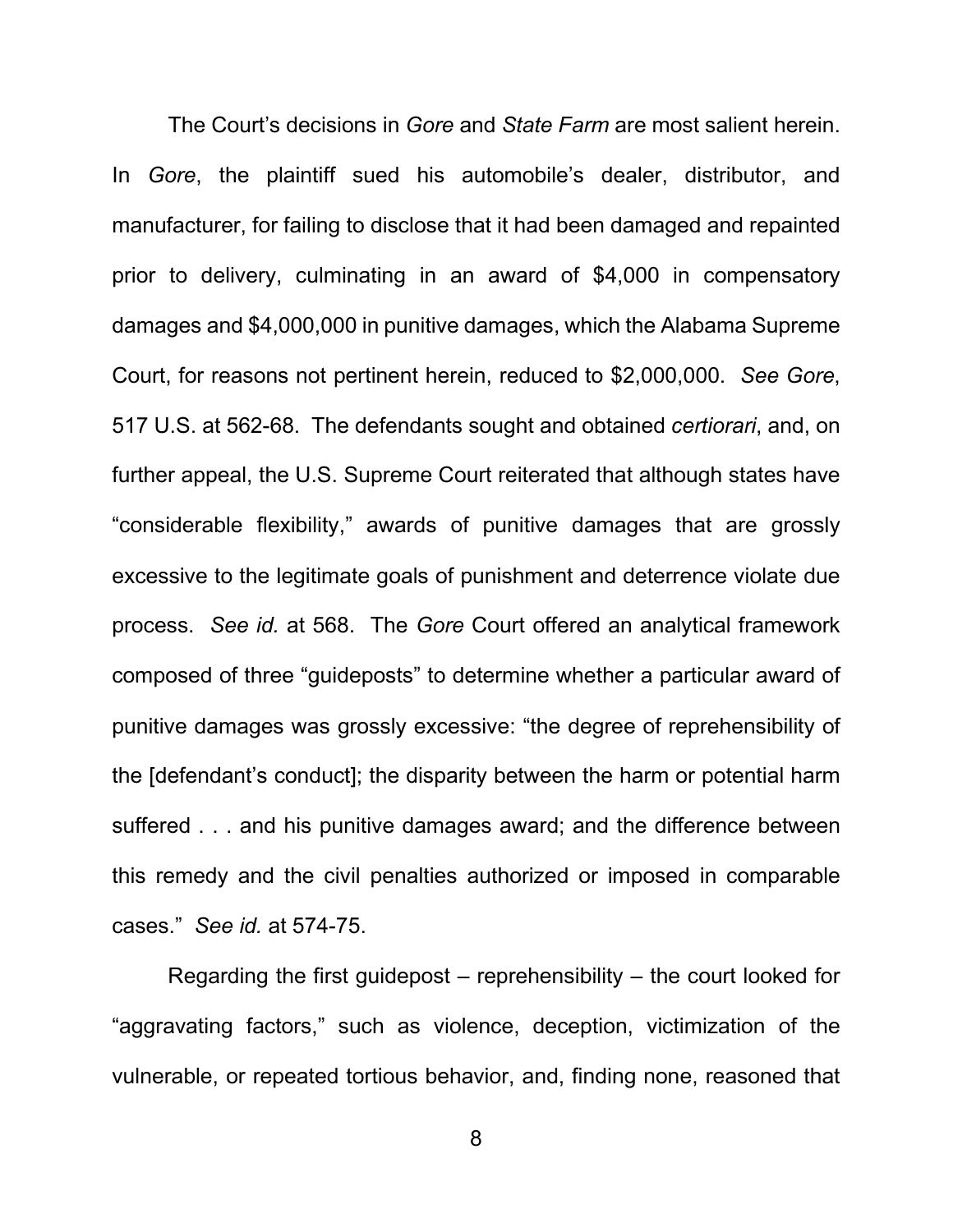the conduct at issue "was not sufficiently reprehensible to warrant imposition of a \$2 million exemplary damages award." *Id.* at 575-80.

Regarding the second guidepost – disparity between harm and punishment – the court noted the longstanding norm of proportionality and long tradition of statutes providing for double, treble, or quadruple damages and its earlier sanctioning in *Haslip* of a ratio of 4:1 and in *TXO* of a ratio of 10:1, and compared those to the extant 500:1 ratio, opining that it was "dramatically greater than those considered in *Haslip* and *TXO*." *Id.* at 582. Nevertheless, the court was reticent to adopt a bright-line rule, and explained that the disparity inquiry is slightly more nuanced, as a higher ratio might be justified by exceptional circumstances:

> Of course, we have consistently rejected the notion that the constitutional line is marked by a simple mathematical formula, even one that compares actual *and potential* damages to the punitive award. *TXO*, 509 U.S., at 458. Indeed, low awards of compensatory damages may properly support a higher ratio than high compensatory awards, if, for example, a particularly egregious act has resulted in only a small amount of economic damages. A higher ratio may also be justified in cases in which the injury is hard to detect or the monetary value of noneconomic harm might have been difficult to determine. It is appropriate, therefore, to reiterate our rejection of a categorical approach. Once again, "we return to what we said . . . in *Haslip*: 'We need not, and indeed we cannot, draw a mathematical bright line between the constitutionally acceptable and the constitutionally unacceptable that would fit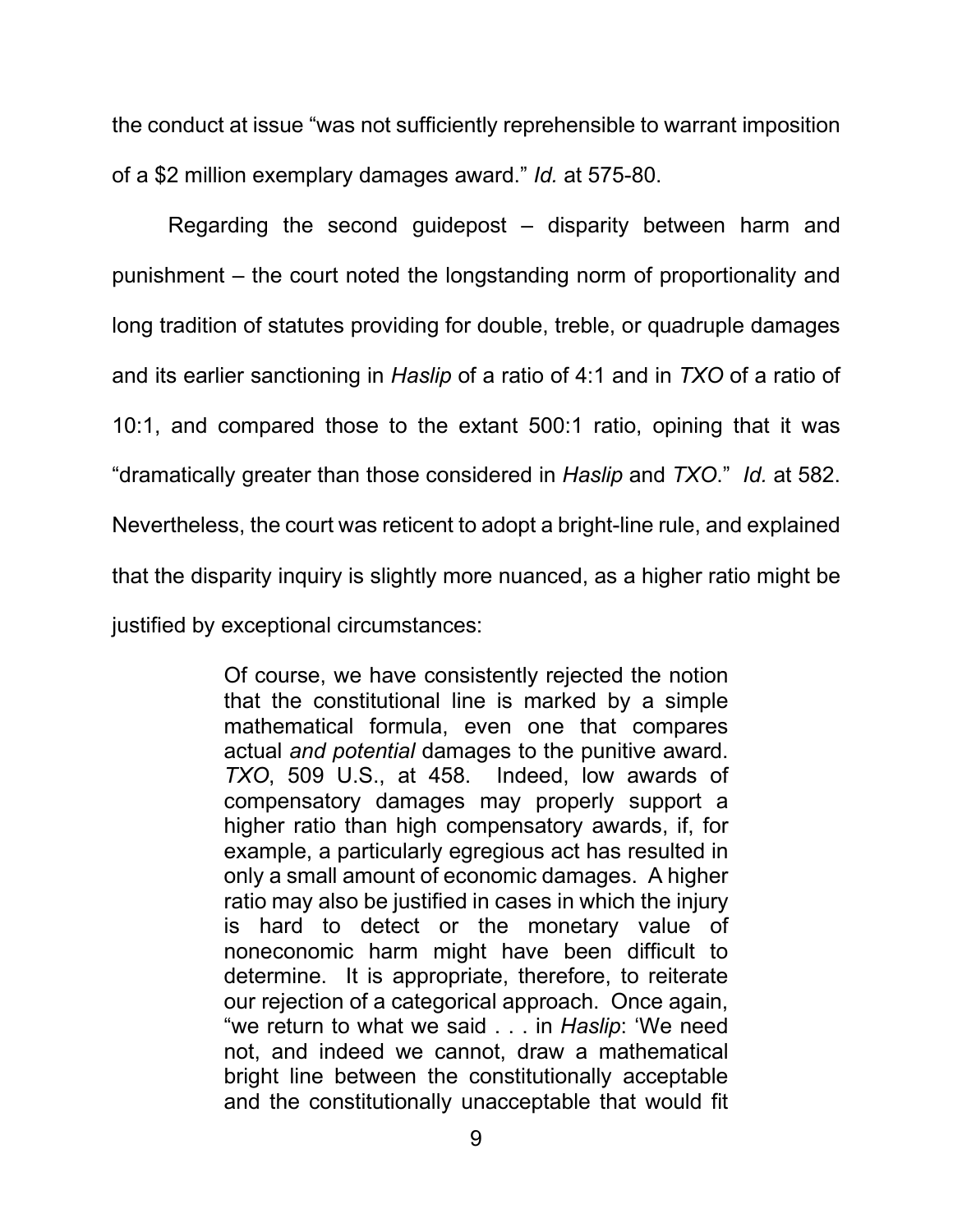every case. We can say, however, that [a] general concer[n] of reasonableness . . . properly enter[s] into the constitutional calculus.'" *Id.* at 458 (quoting *Haslip*, 499 U.S., at 18). In most cases, the ratio will be within a constitutionally acceptable range, and remittitur will not be justified on this basis. When the ratio is a breathtaking 500 to 1, however, the award must surely "raise a suspicious judicial eyebrow." *TXO*, 509 U.S., at 481 (O'Connor, J., dissenting).

*Id.* at 582-83.

Finally, regarding the third guidepost – civil penalties – the court noted that the maximum applicable civil penalty for the defendants' conduct in Alabama was \$2,000, and, in other states, a maximum of \$10,000, none of which could conceivably lead to such a stark sanction, finding this, too, suggested that the award was grossly excessive. *See id.* at 584-85.

Thus, the *Gore* court ultimately reversed and remanded to the Alabama Supreme Court. *See id.* at 586.

Seven years later, in *State Farm*, the High Court further refined the "guideposts." In that case, the plaintiffs brought an action against their insurer, State Farm, for a bad-faith failure to settle a claim arising from an automobile accident, ultimately obtaining a verdict of approximately \$2.6 million in compensatory damages and \$145 million in punitive damages. *State Farm*, 538 U.S. at 412-16. State Farm challenged the award, ultimately before the U.S. Supreme Court, which held that the case was "neither close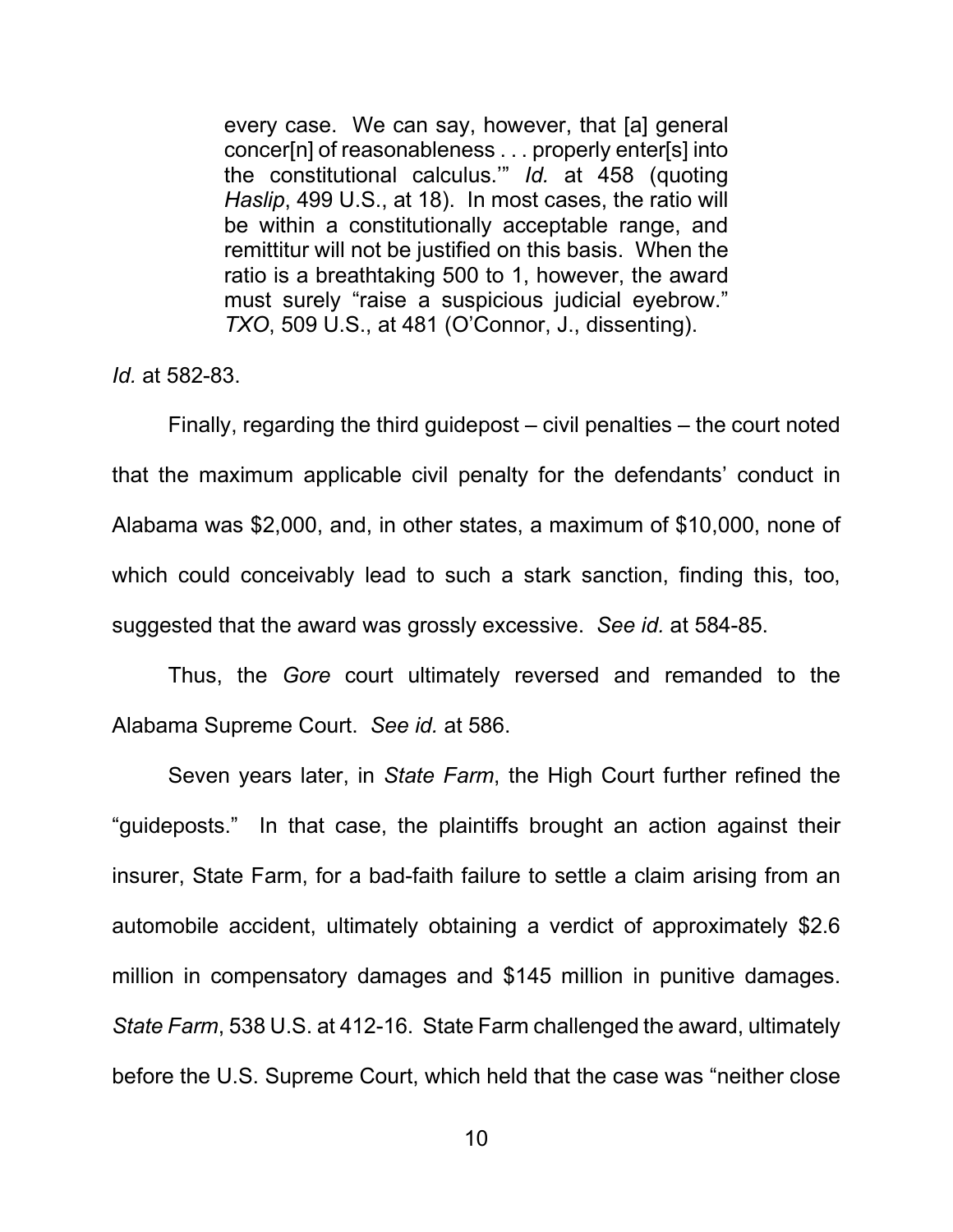nor difficult" and that the award was plainly excessive. *See id.* at 418. In its opinion, the Court further refined the *Gore* guideposts, first addressing reprehensibility and identifying factors that could contribute to a finding thereof:

> "[T]he most important indicium of the reasonableness of a punitive damages award is the degree of reprehensibility of the defendant's conduct." *Gore,* 517 U.S., at 575, 116 S.Ct. 1589. We have instructed courts to determine the reprehensibility of a defendant by considering whether: the harm caused was physical as opposed to economic; the tortious conduct evinced an indifference to or a reckless disregard of the health or safety of others; the target of the conduct had financial vulnerability; the conduct involved repeated actions or was an isolated incident; and the harm was the result of intentional malice, trickery, or deceit, or mere accident. *Id.,* at 576–577, 116 S.Ct. 1589. The existence of any one of these factors weighing in favor of a plaintiff may not be sufficient to sustain a punitive damages award; and the absence of all of them renders any award suspect. It should be presumed a plaintiff has been made whole for his injuries by compensatory damages, so punitive damages should only be awarded if the defendant's culpability, after having paid compensatory damages, is so reprehensible as to warrant the imposition of further sanctions to achieve punishment or deterrence. *Id.,* at 575, 116 S.Ct. 1589.

*Id.* at 419.

Regarding the second *Gore* "guidepost," the Court reiterated that it was

not establishing a bright-line, *per se* rule, but, salient herein, recognized that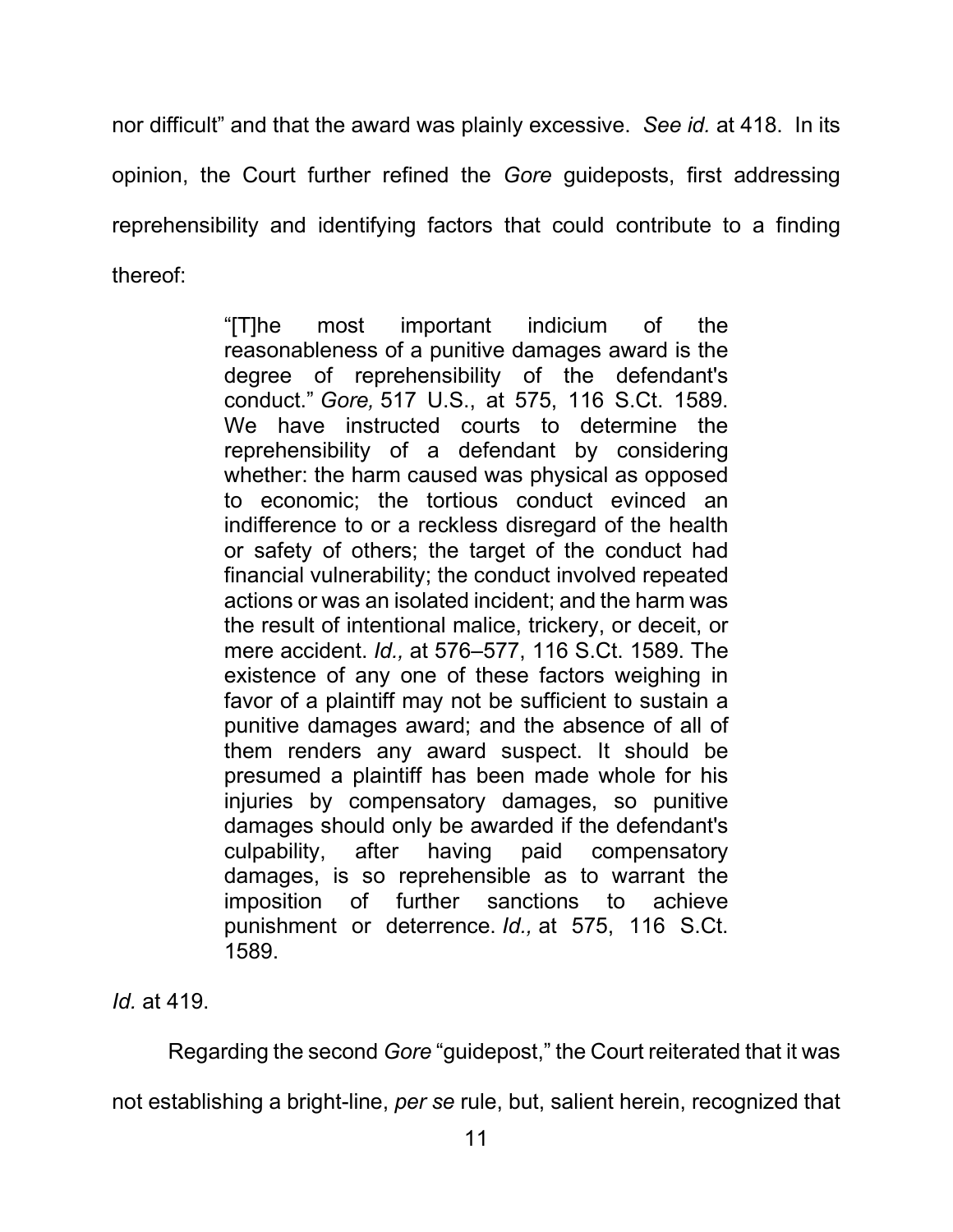punitive-to-compensatory-damages ratios exceeding single digits would almost never satisfy constitutional scrutiny, except in extreme circumstances, such as particularly egregious conduct causing nominal damages:

> [W]e have been reluctant to identify concrete constitutional limits on the ratio between harm, or potential harm, to the plaintiff and the punitive damages award. 517 U.S., at 582, 116 S.Ct. 1589 ("[W]e have consistently rejected the notion that the constitutional line is marked by a simple mathematical formula, even one that compares actual *and potential* damages to the punitive award"); *TXO, supra,* at 458, 113 S.Ct. 2711. We decline again to impose a bright-line ratio which a punitive damages award cannot exceed. Our jurisprudence and the principles it has now established demonstrate, however, that, **in practice, few awards exceeding a single-digit ratio between punitive and compensatory damages, to a significant degree, will satisfy due process**. In *Haslip,* in upholding a punitive damages award, we concluded that **an award of more than four times the amount of compensatory damages might be close to the line of constitutional impropriety**. 499 U.S., at 23–24, 111 S.Ct. 1032. **We cited that 4–to–1 ratio again in** *Gore.* 517 U.S., at 581, 116 S.Ct. 1589. **The Court further referenced a long legislative history, dating back over 700 years and going forward to today, providing for sanctions of double, treble, or quadruple damages to deter and punish.** *Id.,* at 581, and n. 33, 116 S.Ct. 1589. While these ratios are not binding, they are instructive. They demonstrate what should be obvious: Single-digit multipliers are more likely to comport with due process, while still achieving the State's goals of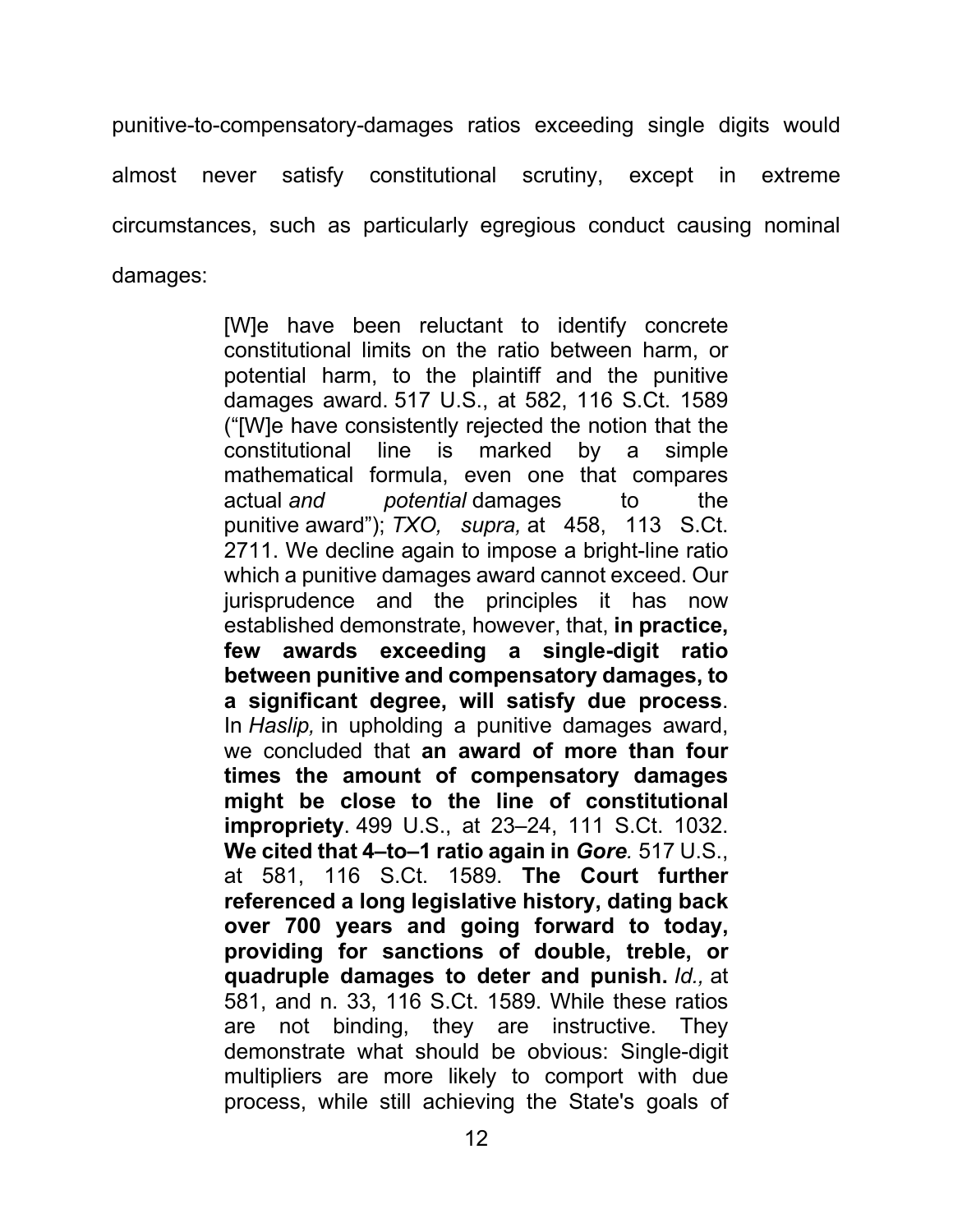deterrence and retribution, than awards with ratios in range of 500 to 1, *id.,* at 582, 116 S.Ct. 1589, or, in this case, of 145 to 1.

Nonetheless, because there are no rigid benchmarks that a punitive damages award may not surpass, ratios greater than those we have previously upheld may comport with due process where "a particularly egregious act has resulted in only a small amount of economic damages." *Ibid.;* see also *ibid.* (positing that a higher ratio *might* be necessary where "the injury is hard to detect or the monetary value of noneconomic harm might have been difficult to determine").

*Id.* at 424–25 (emphasis added). Notably, the court also recognized that

where damages were substantial, ratios as low as 1:1 would mark the

constitutional boundaries:

When compensatory damages are substantial, then a lesser ratio, perhaps only equal to compensatory damages, can reach the outermost limit of the due process guarantee. The precise award in any case, of course, must be based upon the facts and circumstances of the defendant's conduct and the harm to the plaintiff.

*Id.* at 425. Applying the foregoing, the Court summarized as follows:

In sum, courts must ensure that the measure of punishment is both reasonable and proportionate to the amount of harm to the plaintiff and to the general damages recovered. In the context of this case, we have no doubt that there is a presumption against an award that has a 145–to–1 ratio. The compensatory award in this case was substantial; the [plaintiffs] were awarded \$1 million for a year and a half of emotional distress. This was complete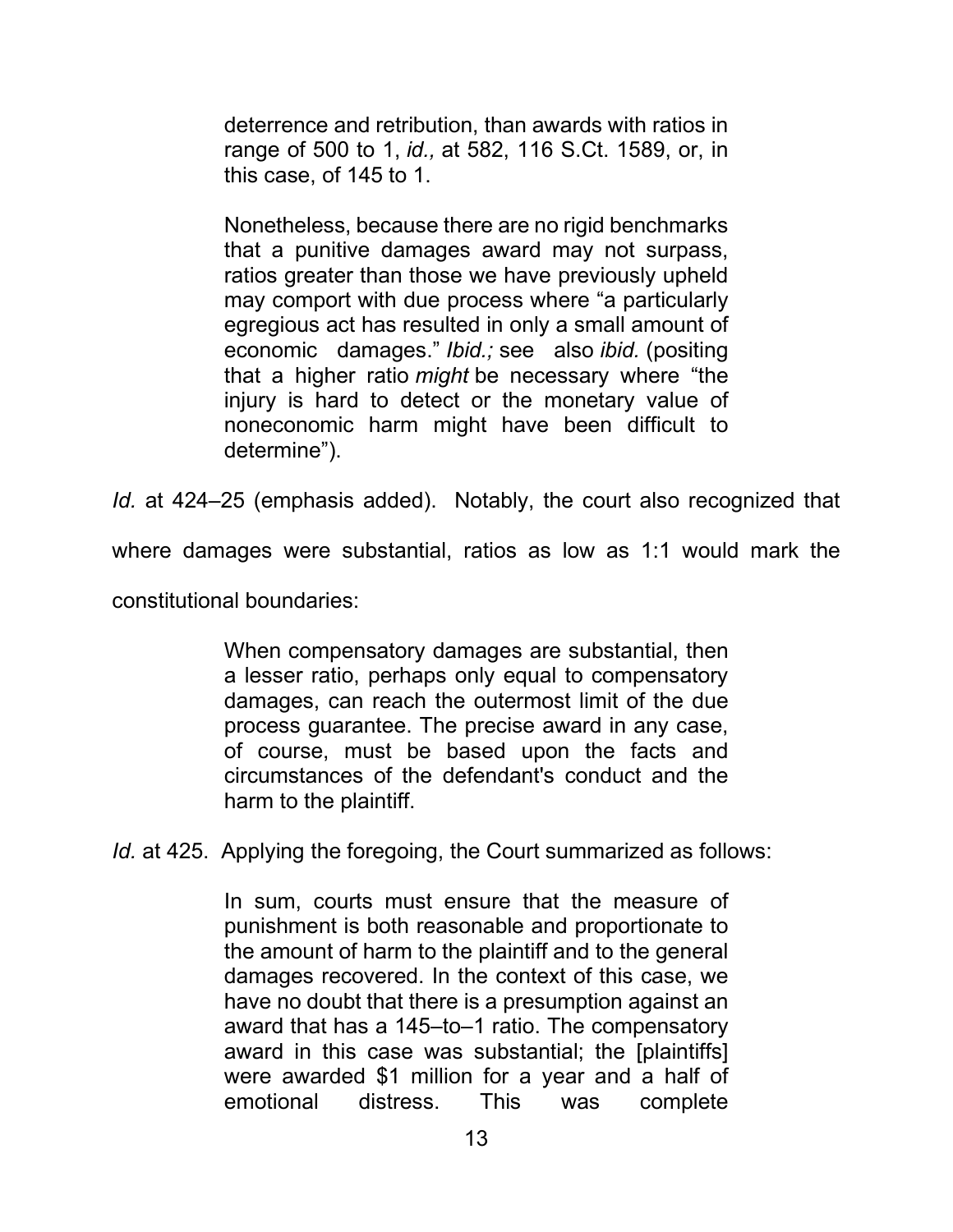compensation. The harm arose from a transaction in the economic realm, not from some physical assault or trauma; there were no physical injuries; and State Farm paid the excess verdict before the complaint was filed, so the Campbells suffered only minor economic injuries for the 18–month period in which State Farm refused to resolve the claim against them.

*Id.* at 426.

Finally, regarding the third *Gore* "guidepost," the Court explained that the maximum fine for State Farm's conduct appeared to be a \$10,000 fine, insufficient to justify the award of punitive damages therein. *See id.* at 428. And taking all the "guideposts" into consideration, the Court concluded that, given the substantial compensatory damages, the likely justifiable award was **at or near** the amount of compensatory damages, or a ratio of 1:1. *See id.* at 429.

The most faithful reading of *State Farm* reveals something of a flexible, regulatory framework. *Gore* and *State Farm* clearly set guidelines: in ordinary cases, a ratio of 4:1 is "close to the line" of constitutional prohibition, a sort of standard range of permissible punitive damage awards, consistent with the long tradition of statutes providing for double, triple, and sometimes quadruple exemplary damages; other single-digit ratios may be justifiable in extreme cases, and "few awards exceeding a single-digit ratio between punitive and compensatory damages, to a significant degree, will satisfy due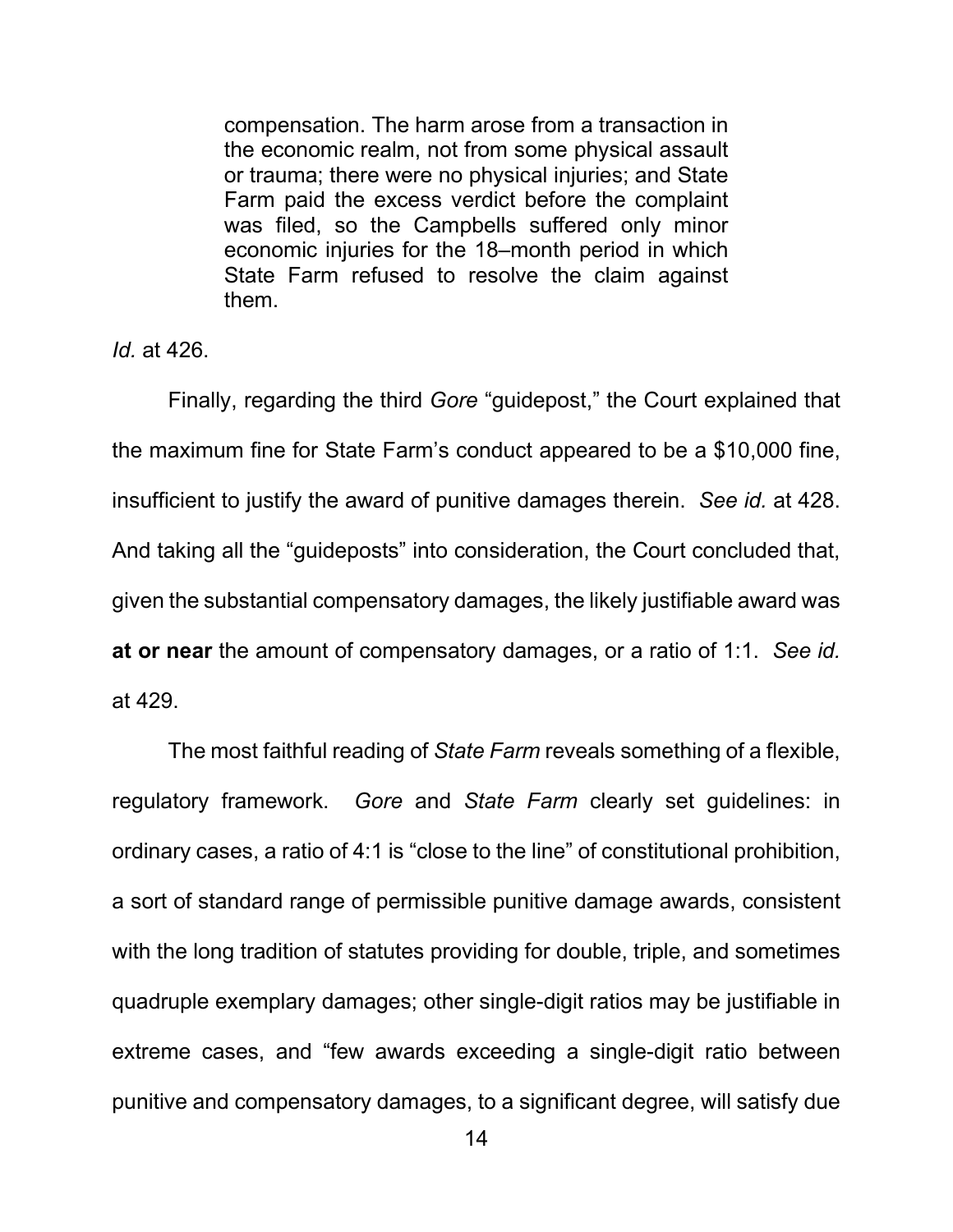process." *Id.* at 424; *see also Gore*, 538 U.S. at 582-83. Higher ratios may be justified in exceptional circumstances, such as "where 'a particularly egregious act has resulted in only a small amount of economic damages' or 'the injury is hard to detect or the monetary value of noneconomic harm might have been difficult to determine.'). And even single-digit ratios may be constitutionally violative "[w]hen compensatory damages are substantial," in which case a ratio of 1:1 may be near the constitutional boundary. *State Farm*, 538 U.S. at 425; *see also id.* at 426 (suggesting only a 1:1 ratio would be constitutionally permissible). In other words, in terms of the question posed herein, double-digit punitive-to-compensatory-damage ratios are presumptively unconstitutional absent extraordinary circumstances such as particularly egregious conduct causing nominal compensatory damages; and even multiple-single-digit ratios are unconstitutional when compensatory damages are substantial. $1$ 

<span id="page-20-0"></span><sup>1</sup> *State Farm*'s "guideposts" in this regard are roughly analogous to sentencing guidelines, which typically provide mitigated, standard, and aggravated ranges of punishment for criminal conduct, each requiring varying degrees of justification, and allow for departures in the most egregious of circumstances. *Compare*, *e.g.*, *Payne v. Tennessee*, 501 U.S. 808, 820 (1991) (involving and discussing federal sentencing guidelines); *Commonwealth v. Walls*, 926 A.2d 957 (Pa. 2007) (involving and discussing Pennsylvania sentencing guidelines).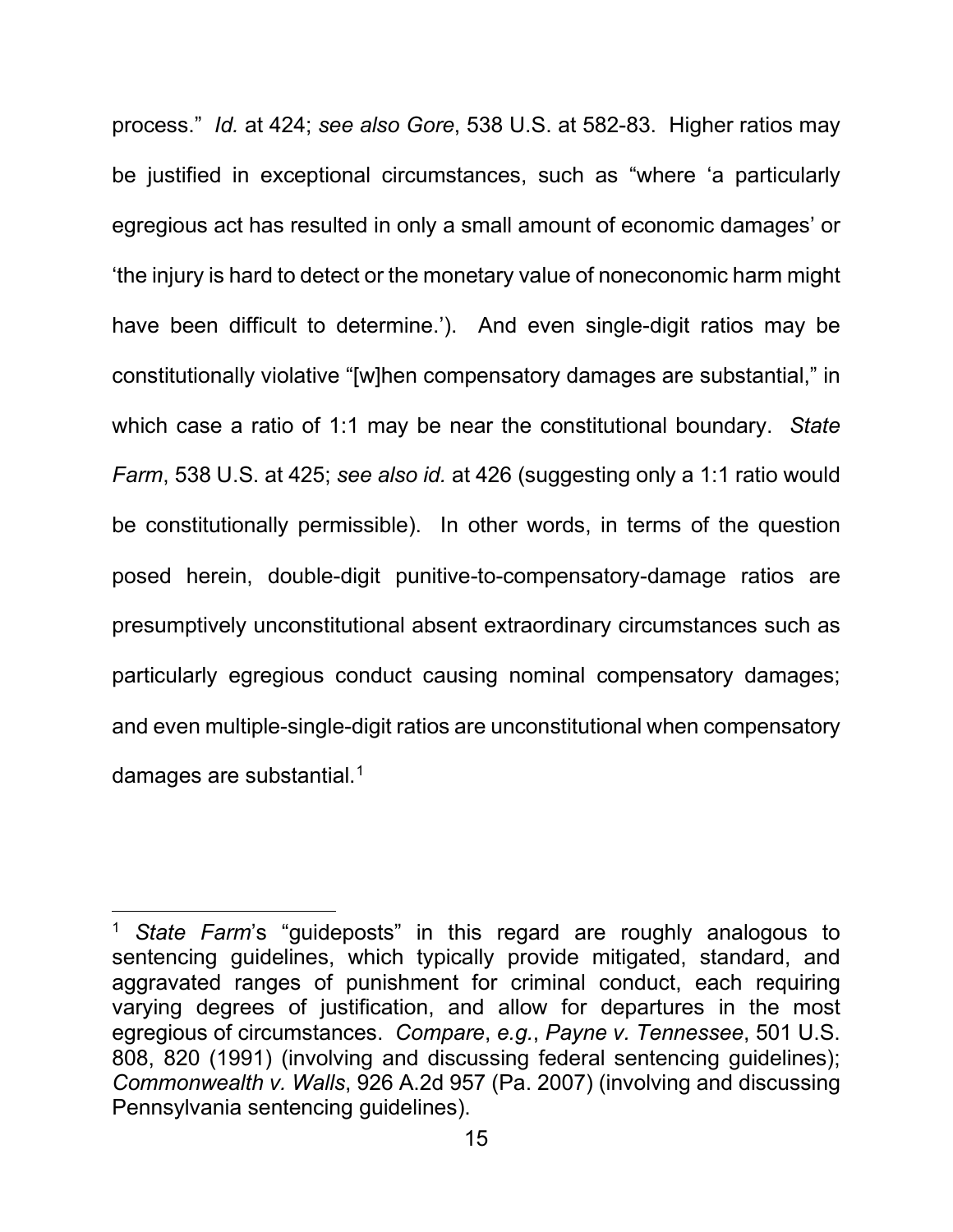This reading is confirmed by *State Farm*'s application in the Circuit Courts of Appeal. *See*, *e.g.*, *Mendez-Matos v. Municipality of Guaynabo*, 557 F.3d 36 (1st Cir. 2009) (finding award with 10:1 ratio unconstitutional and finding award with 1:1 ratio appropriate in light of substantial compensatory damages); *Payne v. Jones*, 711 F.3d 85 (2nd Cir. 2013) (finding award with 5:1 ratio unconstitutional and finding award with 1:1 ratio appropriate in light of substantial compensatory damages); *Jurinko v. Medical Protective Co.*, 305 Fed. Appx. 13, 2008 WL 5378011 (3d Cir. 2008) (finding ratio of 3:1 unconstitutional in light of substantial compensatory damages and suggesting 1:1 ratio is maximum permissible ratio); *Nance v. Kentucky Nat. Ins. Co.*, 240 Fed. Appx. 539 (4<sup>th</sup> Cir. 2007) (finding ratio of 4:1 constitutionally permissible); *Rain Bird Corp. v. National Pump Co. LLC*, 144 Fed. Appx.  $373$  (5<sup>th</sup> Cir. 2005) (finding fractional ratio of 0.17:1 constitutional); *Clark v. Chrysler Corp.*, 436 F.3d 594 (6<sup>th</sup> Cir. 2006) (finding ratio of 13:1 unconstitutional); *Epic Systems Corp. v. Tata Consultancy Servs. Ltd.*, 971 F.3d 662 (7<sup>th</sup> Cir. 2020) (finding ratio of 2:1 unconstitutional in light of substantial compensatory damages); *Williams v. ConAgra Poultry Co.*, 378 F.3d 790 (8th Cir. 2004) (finding ratio of 10:1 unconstitutional in light of substantial compensatory damages); *Bennett v. American Medical Response, Inc.*, 226 Fed. Appx. 725 (9<sup>th</sup> Cir. 2007) (finding ratio of 6.49:1)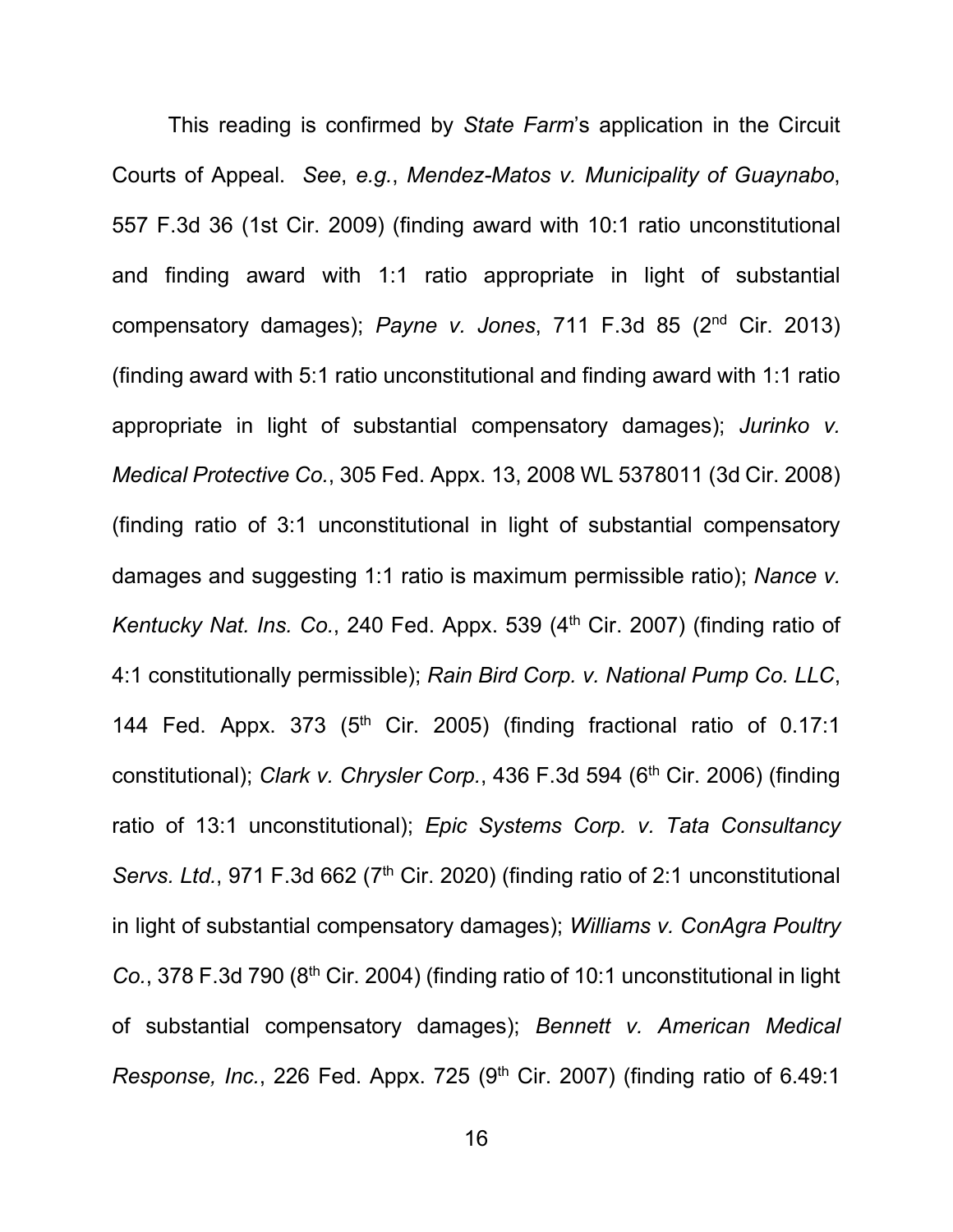unconstitutional in light of substantial compensatory damages); *Lompe v. Sunridge Partners, LLC, 818 F.3d 1041 (10<sup>th</sup> Cir. 2016) (finding ratio of* 11.5:1 unconstitutional in light of substantial compensatory damages).

It is also confirmed by decisions of state courts. *See*, *e.g.*, *M & J Materials, Inc. v. Isbell*, 153 So.3d 24 (Ala Civ. App. 2013) (finding ratio of 14:1 unconstitutional); *Hudgins v. Southwest Airlines, Co.*, 212 P.3d 810 (Ariz. App. Div. 2009) (finding ratio of 9:1 unconstitutional in light of substantial compensatory damages); *Simon v. San Paolo U.S. Holding Co.*, 113 P.3d 63 (Cal. 2005) (adopting general framework based on ratios); *Roby v. McKesson Corp.*, 219 P.3d 749, 770 (Cal. 2009) (limiting awards to a 1:1 ratio in the context of substantial awards); *DeLucia v. Great Stuff, Inc.*, 2015 WL 5157127 (Del. Super. 2015) (finding ratio of 7.25:1 unconstitutional in light of substantial compensatory damages); *Daka, Inc. v. McCrae*, 839 A.2d 682 (D.C. 2003) (finding ratio of 26:1 unconstitutional); *R.J. Reynolds Tobacco Co. v. Townsend*, 90 So.3d 307, 313 (Fla. App. 2012) (finding ratio of 4:1 unconstitutional in light of substantial compensatory damages); *Hall v. Farmers Alliance Mut. Ins. Co.*, 179 P.3d 276 (Idaho 2008) (finding ratio of roughly 35:1 unconstitutional but reasoning that ratio of 4:1 would be constitutional); *Turner v. Firstar Bank., N.A.*, 845 N.E.2d 816 (Ill. App. 2006) (finding ratio of 20:1 unconstitutional and reasoning that a single-digit ratio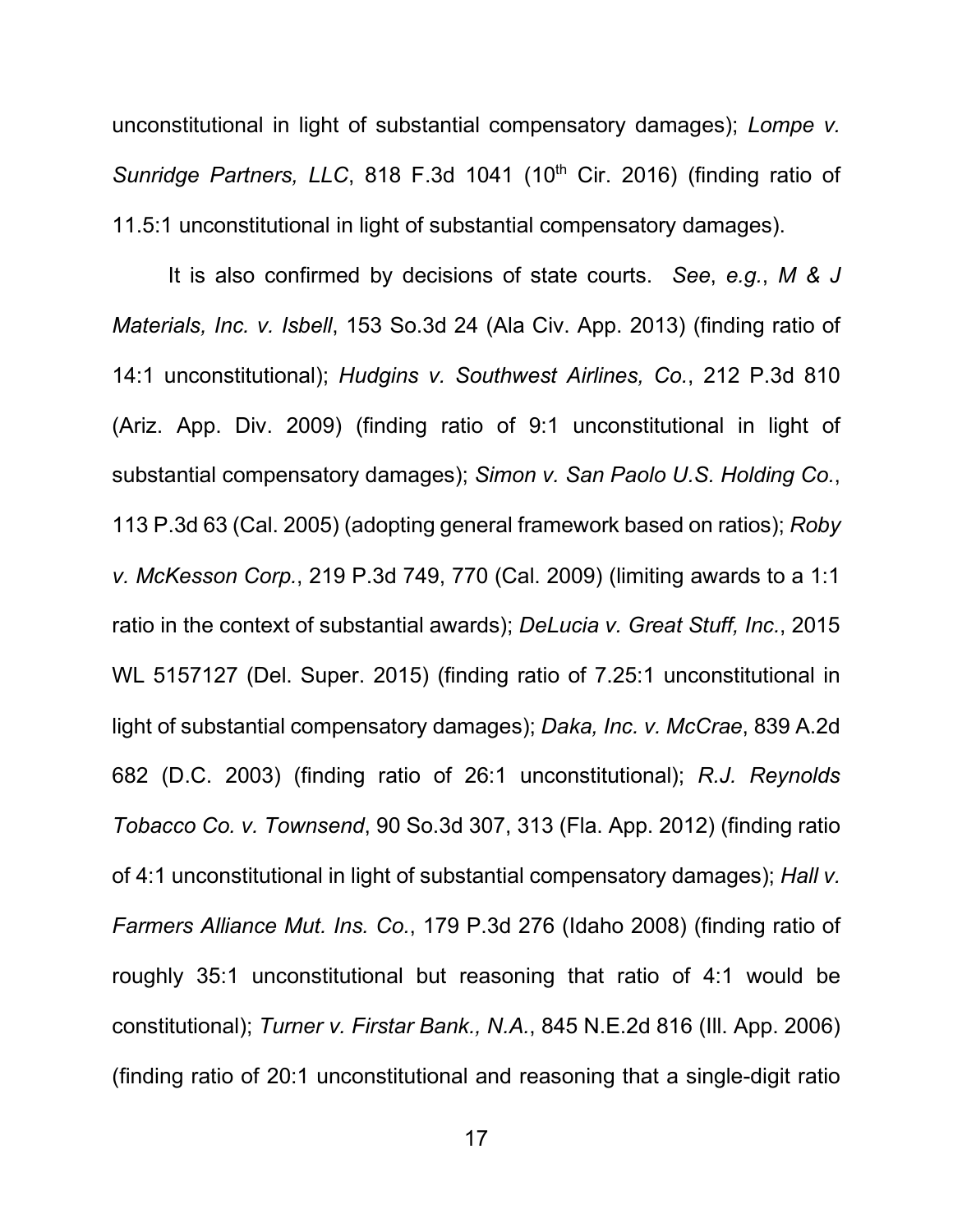would be constitutional); *Thornton v. American Interstate Ins. Co.*, 940 N.W.2d 1 (Iowa 2020) (finding ratio of 18:1 unconstitutional absent exceptional circumstances); *Yung v. Grant Thornton LLP*, 563 S.W.3d 22 (Ky. App. 2016) (finding 4:1 ratio permissible); *Grefer v. Alpha Technical*, 901 So.2d 1117 (La. App. 2005) (finding 18:1 ratio unconstitutional, and reasoning that a single-digit ratio would be appropriate); *Harvey-Jones v. Coronel*, 196 A.3d 36 (Md. App. 2018) (finding ratio of 20:1 appropriate in light of exceptional circumstance that harm was difficult to prove); *Rhodes v. AIG Domestic Claims, Inc.*, 961 N.E.2d 1067 (Mass. 2012) (affirming award with ratio of 2:1); *Atler v. Murphy Enterprises, Inc.*, 104 P.3d 1092 (N.M. App. 2004) (affirming award with single-digit ratio); *Brown v. LaFontaine-Rish Medical Assocs.*, 822 N.Y.S.2d 527 (N.Y. App. Div. 2006) (finding doubledigit ratio constitutional); *Goddard v. Farmers Ins. Co. of Oregon*, 120 P.3d 1260 (Or. App. 2005) (holding ratio of approximately 22:1 unconstitutional and imposing a maximum ratio of 3:1); *Duncan v. Ford Motor Co.*, 682 S.E.2d 877 (S.C. App. 2009) (affirming single-digit ratio); *Roth v. Farner-Bocken Co.*, 667 N.W.2d 651 (S.D. 2003) (finding 20:1 ratio unconstitutional and limiting to a 1:1 ratio); *SAS & Associates, Inc. v. Home Marketing Servicing,*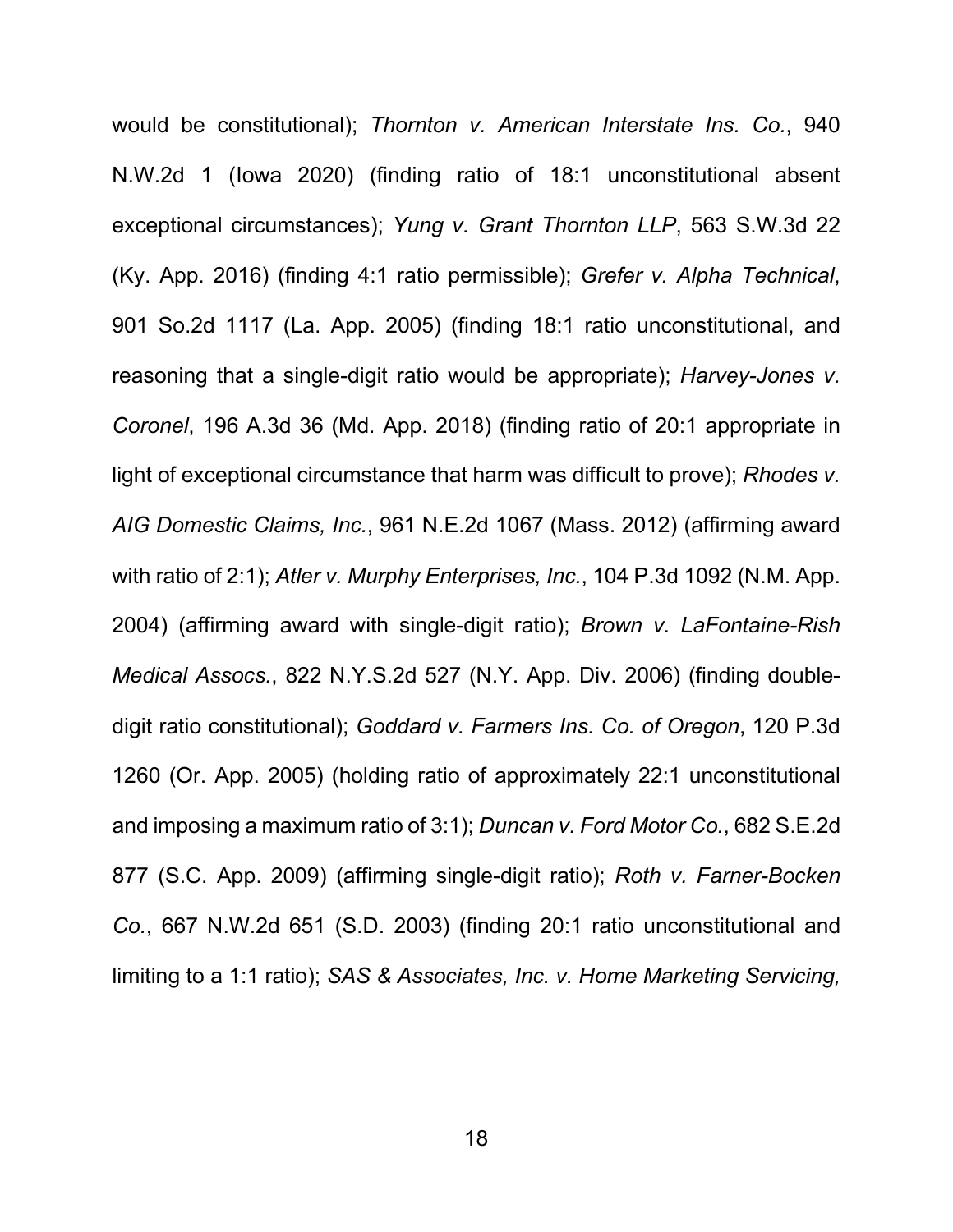*Inc.*, 168 S.W.3d 296 (Tex. App. 2005) (finding ratio of 16:1 unconstitutional); *Carpentier v. Tuthill*, 86 A.3d 1006 (Vt. 2013) (affirming single-digit ratio).[2](#page-24-0)

Below, the panel acknowledged *State Farm*'s guidance in this regard, but essentially ignored it in substance, relying on the Court's reluctance to adopt all-purpose ratio-based rules. *See Bert*, 257 A.3d at 122 (Pa. Super. 2021) (emphasizing the court's statements that it has not established any "bright-line ratio" and that "there are no rigid benchmarks"). Certainly, the Court was not inclined to say, for example, that a ratio of 4:1 is *always*

<span id="page-24-0"></span> $2$  It is also noteworthy around the same time, the High Court and this Honorable Court have, in the criminal context, recently shown willingness to enforce constitutional restrictions on grossly excessive monetary sanctions, albeit under different constitutional grounds. *See generally Austin v. United States*, 509 U.S. 602 (1993) (involving forfeiture of mobile home and auto body shop based on owner's sale of cocaine); *United States v. Bajakaijian*, 524 U.S. 321 (1998) (involving forfeiture of \$357,144 for owner's failure to report taking it out of the country); *Commonwealth v. 5444 Spruce Street*, 832 A.2d 396 (Pa. 2003) (involving forfeiture of house based on owner's sale of drugs); *Commonwealth v. Eisenberg*, 98 A.3d 1268 (Pa. 2014) (involving fine of \$75,000 for theft of \$200); *Commonwealth v. 1997 Chevrolet and Contents Seized from Young*, 160 A.3d 153 (Pa. 2017) (involving civil forfeiture of home and vehicle used by owner's marijuana-dealing son); *Shoul v. Commonwealth*, 173 A.3d 669 (Pa. 2017) (involving forfeiture of commercial driver's license for drug offense). Importantly, although these efforts are salutary, analysis of criminal monetary sanctions contemplates a wider range of constitutionally permissible sanctions because of the additional procedural protections attendant a criminal proceeding. *See State Farm*, 538 U.S. at 417 (noting increased scrutiny warranted based on lack of procedural protections). In other words, a fine, imposed after a criminal trial, may be constitutional, where an equivalent punitive damage award, imposed after a civil trial, is not.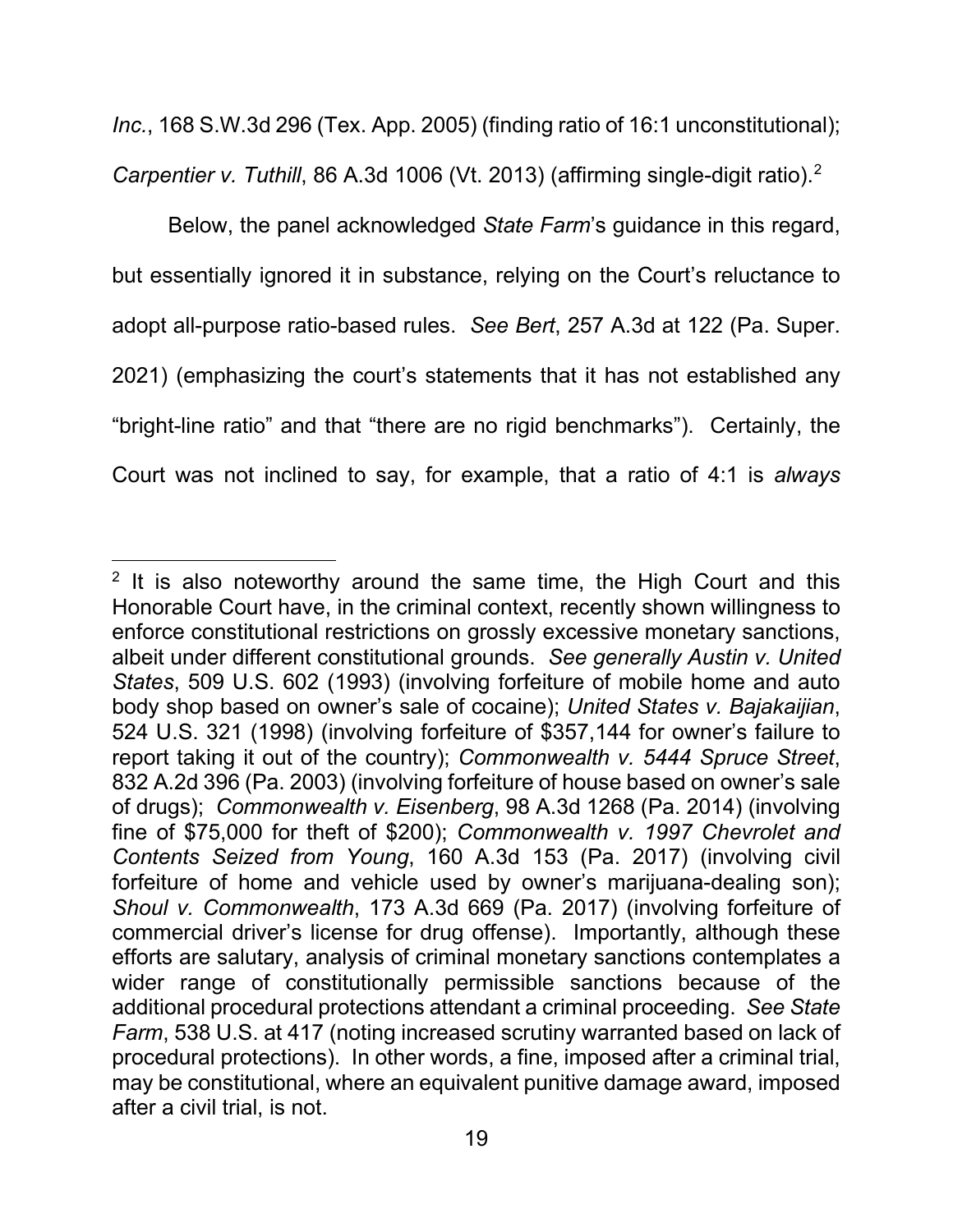unconstitutional, regardless of the presence of aggravating circumstances, or that a ratio of 2:1 is *always* constitutional, regardless of whether compensatory damages are significant. But the panel overstates the Court's reluctance to provide ratio-based guidance. In other words, it is one thing to say that there are no "rigid benchmarks" and another to say that there are none at all, particularly in light of the Court's repeated instructions in *Haslip*, *Gore*, and *State Farm*, and the overwhelming bulk of authority throughout the nation that the universe of permissible ratios, at least absent extraordinary circumstances, is in the single-digits, and almost always the lower single-digits, and that even 1:1 may be too great in the context of significant compensatory damages. In short, the panel simply gives the High Court's considered formulation and refinement of the second "guidepost" short shrift. *But see*, *e.g.*, *Dole v. City of Philadelphia*, 11 A.2d 163, 166 (Pa. 1940) (noting High Court's pronouncements, even in dicta, are "not merely chance observation[s]").

<span id="page-25-0"></span>**2. Analysis under** *State Farm* **in the context of jointly and severally liable tortfeasors should be conducted on a per-judgment basis, which is more consistent with the nature of joint and several tortfeasors, and a contrary rule leads to further arbitrariness in the form of "double-counting" of compensatory damages.**

It is an open question, in terms of U.S. Supreme Court decisional law, whether analysis under *State Farm*, in the context of jointly and severally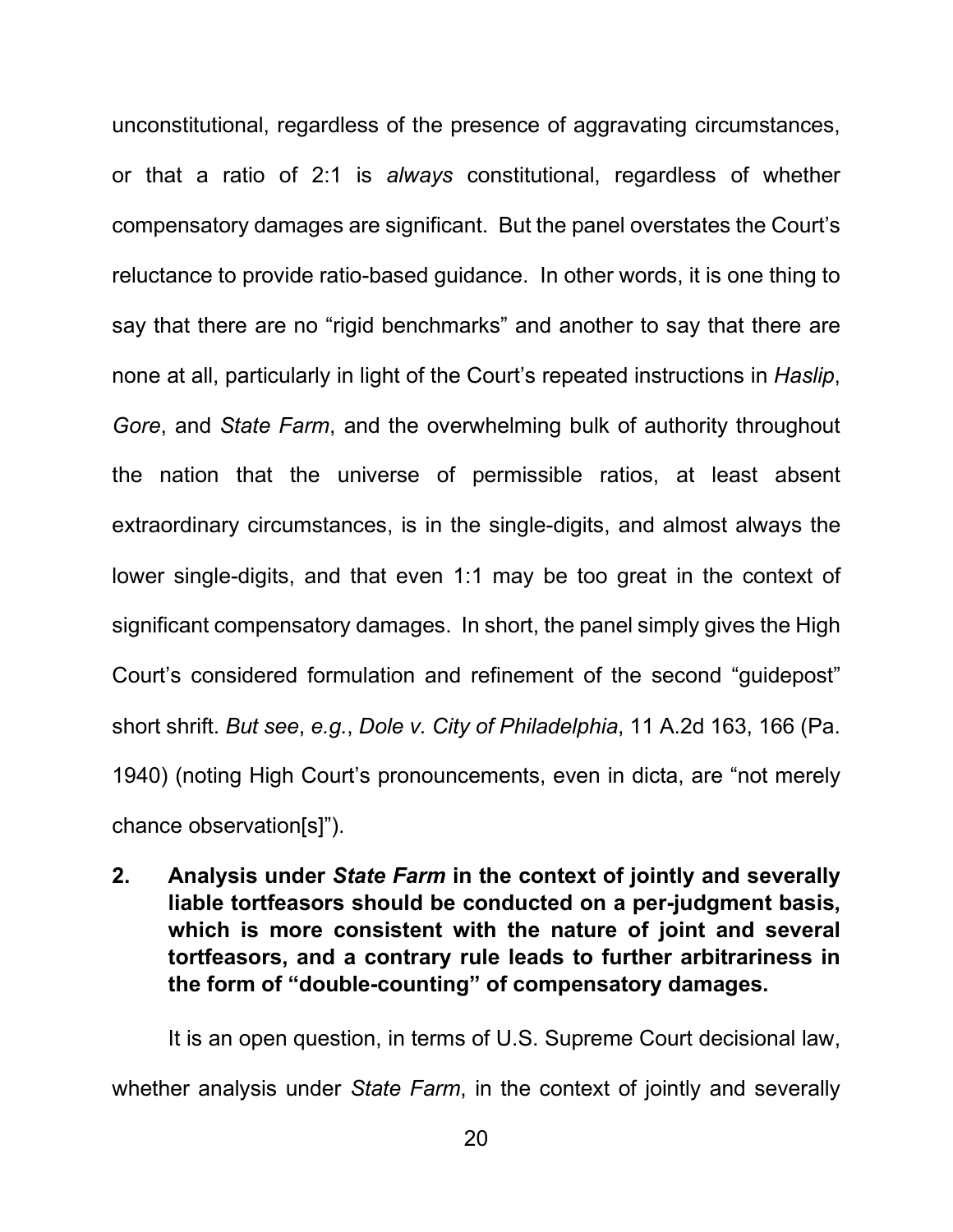liable tortfeasors, should be conducted on a per-judgment basis or a perdefendant basis. Indeed, courts have decided the issue both ways. *See*, *e.g.*, *Olson v. Brenntag N. Am., Inc.*, 2020 WL 6603580 (N.Y. Sup. Ct. 2020); *Planned Parenthood of Columbia/Willamette, Inc. v. Am. Coal. of Life Activists*, 422 F.3d 949 (9th Cir. 2005) (per defendant).

However, the better view is that analysis under *State Farm* should be conducted on a per-judgment basis, at least in cases such as this one. Juries assess – and, more saliently, this jury assessed – compensatory damages against joint and several tortfeasors all at once, as they are all liable for the full amount of damages. *See generally Maloney v. Valley Medical Facilities*, 984 A.2d 478, 488-89 (Pa. 2009) (discussing nature of joint and several liability). Thus, in the instant case, there is no factually or legally cogent way to assess *defendant*-specific compensatories, and therefore no factually or legally cogent way to assess *defendant*-specific compensatory-to-punitivedamage ratios for evaluation under *State Farm*. The court in *Olson* identified the rub:

> Some courts have dealt with this issue by computing the punitive-to-compensatory damages ratio based on the defendants' relative degrees of culpability as found by the jury. (*See Lompe v. Sunridge Partners LLC*, 818 F3d 1041, 1068-1069 & n 25 [8th Cir 2016].) Here, however, the jury's compensatorydamages verdict in Phase I did not differentiate between the two defendants. The Phase I verdict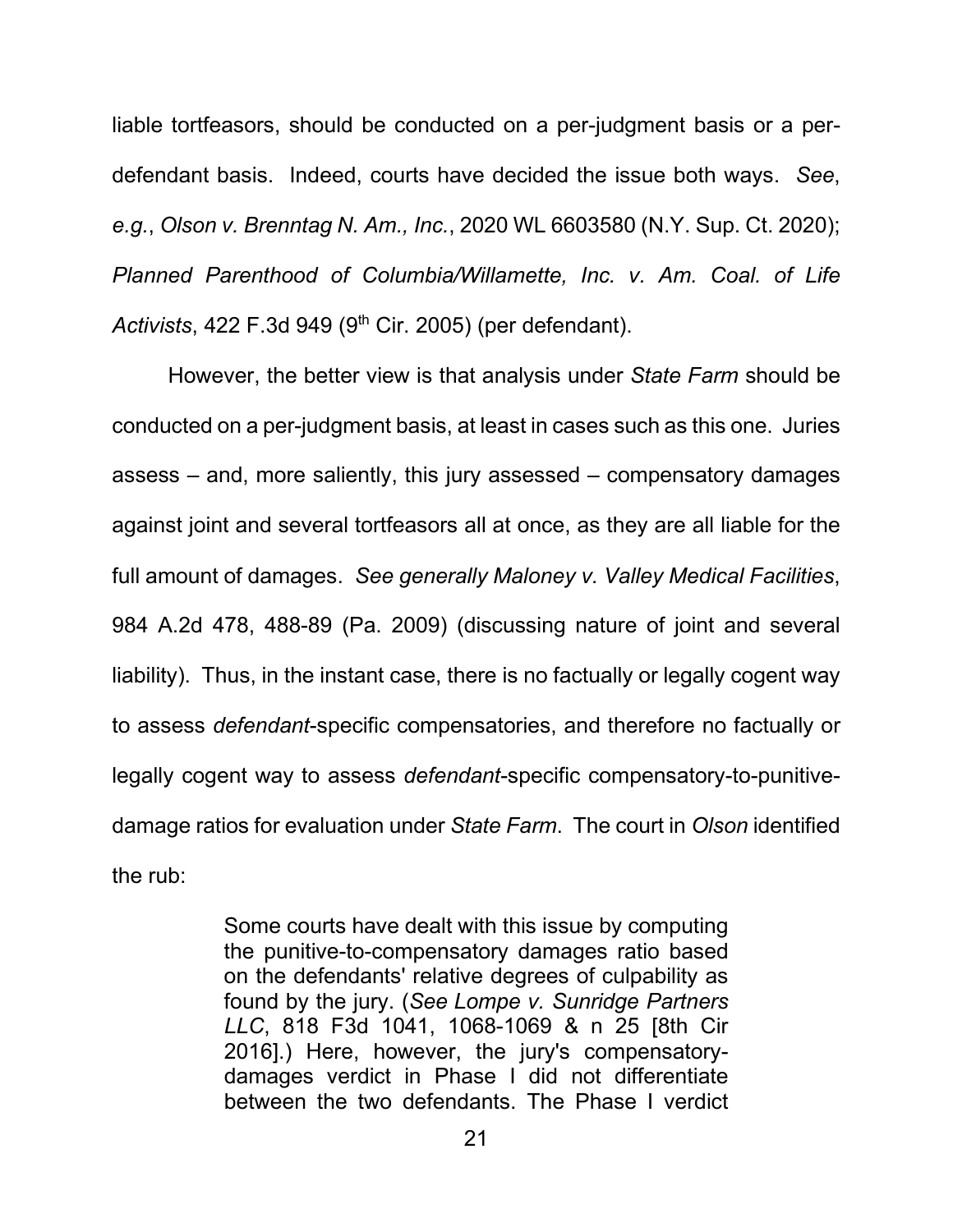sheet—to which, in relevant part, plaintiffs agreed called for the jury to find simply *whether* each defendant was culpable (yes or no) and to assign a *total* award for each component of compensatory damages, rather than separately award compensatory damages as against each defendant. (*See* Tr. at 9517-9522 [May 21, 2019] [announcement of verdict]; *see generally* Tr. at 8709- 9744 [May 13, 2019] [charge conference].)

. . . [A]s the Phase I verdict sheet reflects, this case was not *tried* in a way that treated the two defendants separately, whether in terms of particular wrongful acts, relative culpability for conduct harming plaintiffs, or overall reprehensibility. In these circumstances, this court concludes that the only appropriate method to calculate the punitives-tocompensatories ratio is to compare total punitive and total compensatory damages. (*See Bardis v. Oates*, 119 Cal App 4th 1, 21 n 8 [Cal Ct App, 3d Dist 2004], *rev. denied* (Sept. 15, 2004), *cert. denied*, 543 U.S. 1150 [2005].)

*Olson*, 2020 WL 6603580 at \*47.

In practice, then, what assessing a punitive-to-compensatory ratio on a per-defendant basis in the context of joint and several tortfeasors actually amounts to is the double- (or more) counting of compensatory damages. By way of illustration, suppose ten tortfeasors are assessed a total of \$100,000 in compensatory damages and \$200,000 in punitive damages. Each defendant is actually responsible for some portion of the \$100,000, but is held vicariously liable for the remainder actually attributable to the other tortfeasors. *Accord Maloney*, *supra*. Yet, assessing the ratio on a per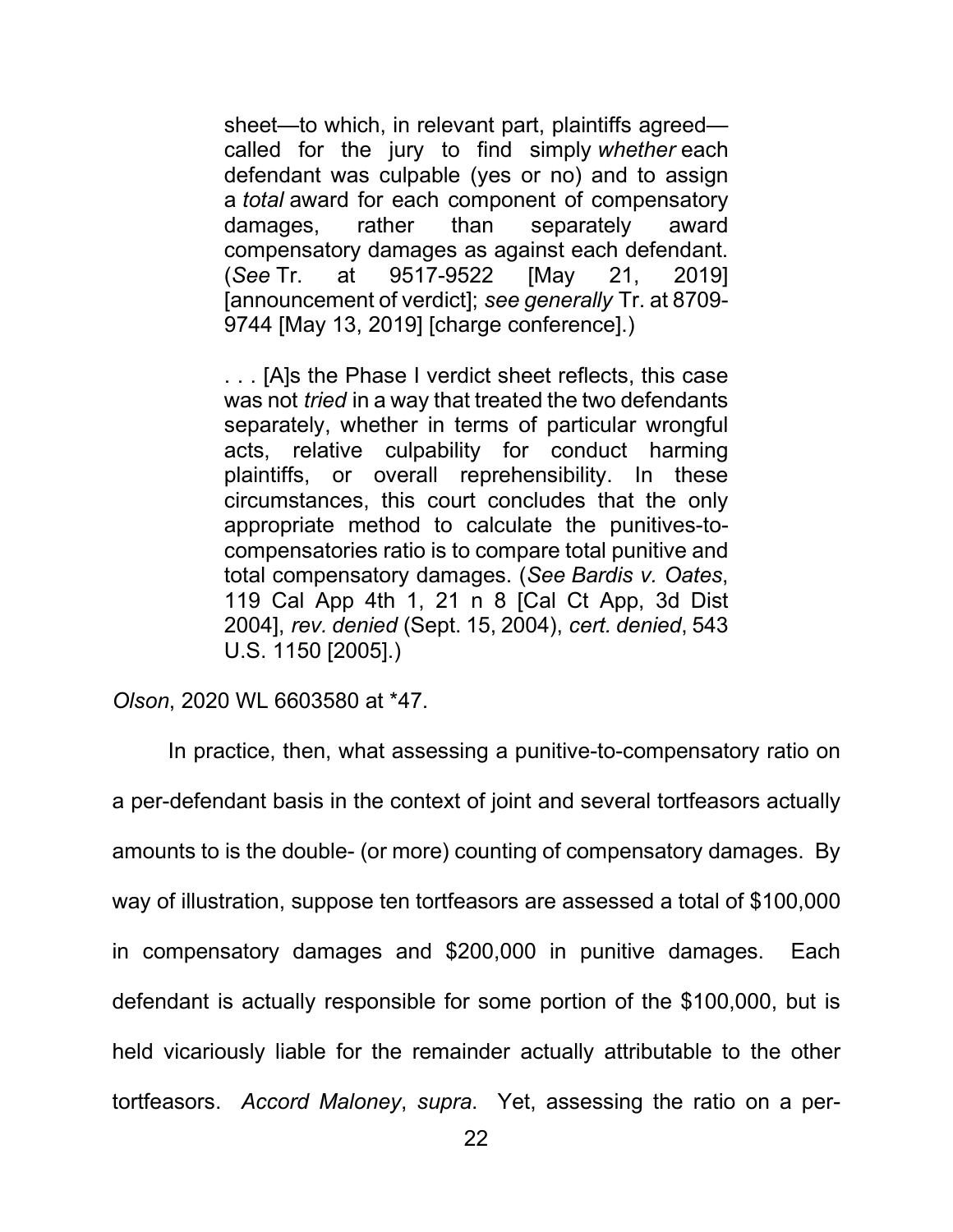defendant basis, the same \$100,000 provides the separate bases for calculating the outer limit of 10 punitive damage awards. Assuming for the sake of argument that a ratio of 9:1 were constitutionally permissible due to the presence of particularly aggravating circumstances, this would mean that the same \$100,000 verdict would justify punitive damages of up to \$900,000 per defendant, or \$9,000,000 in total. And if there were 20 tortfeasors instead of 10, the limit would be \$1,800,000 per defendant, or \$18,000,000 in total. Such arbitrariness is the hallmark of a due process violation.

The panel's opinion, mired in unnecessary mathematical abstraction,<sup>[3](#page-28-0)</sup> failed to account for this basic principle. The panel relied heavily on *Planned Parenthood*, in which the district court "compar[ed] the total joint and several liability of each defendant for compensatory damages . . . with that defendant's liability for punitive damages." *Planned Parenthood*, 422 F.3d at 960. On appeal, the 9<sup>th</sup> Circuit displaced that approach in favor of one "that would compare each plaintiff's individual compensatory damages and punitive damages awards as to each defendant." *Id.* at 960. In other words, the  $9<sup>th</sup>$  Circuit focused on individualized harm, individualized awards, and individualized constitutional claims, which it found "more accurately

<span id="page-28-0"></span><sup>3</sup> *See Bert*, 257 A.3d at 125-27 (identifying different methods of calculation by resort to mathematical formulae containing Greek variables and subscripts).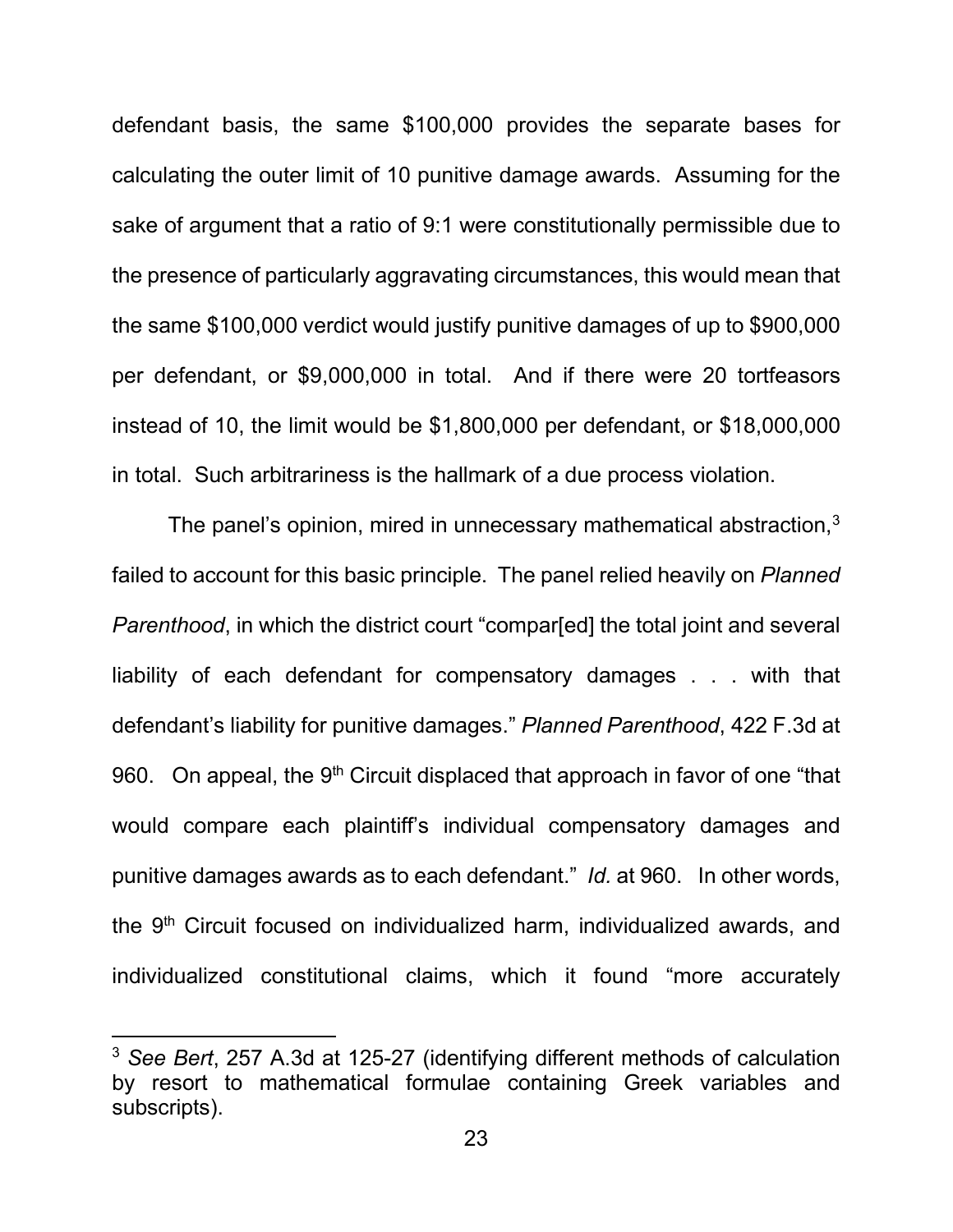reflect[ed] the true relationship between the harm for which a particular defendant is responsible, and the punitive damages assessed against that defendant." *Id.*

First, it bears noting that in *Planned Parenthood*, the defendants were at least arguably not joint and several tortfeasors: indeed, the  $9<sup>th</sup>$  Circuit expressed some degree of pause on the subject, although not disturbing the district court's finding in that regard. *See id.* at 960 & n.5 (noting the parties "do not dispute" that the awards are joint and several and explaining the basis for potential dispute). But more importantly, the verdict slip therein contained itemized compensatory damages for each and every defendant, seemingly reflecting that they were actually treated as consecutive or successive tortfeasors. *See id.* at 961-962 (discussing individualized amounts and calculating ratios based on each amount). Thus, the individualized approach in *Planned Parenthood* was capable of principled application.[4](#page-29-0)

<span id="page-29-0"></span><sup>4</sup> The panel also relied on *Horizon Health Corp. v. Acadia Healthcare Co., Inc.*, 520 S.W.3d 848 (Tex. 2017), which followed similar logic and likewise failed to account for the problem of double-counting and, in any event, was rooted in a state-specific procedural rule. *See*, *e.g.*, *JNM Express, LLC v. Lozano*, 2021 Tex. App. LEXIS 3036, at \*32 (Tex. App. 2021) (explaining the local procedural wrinkle).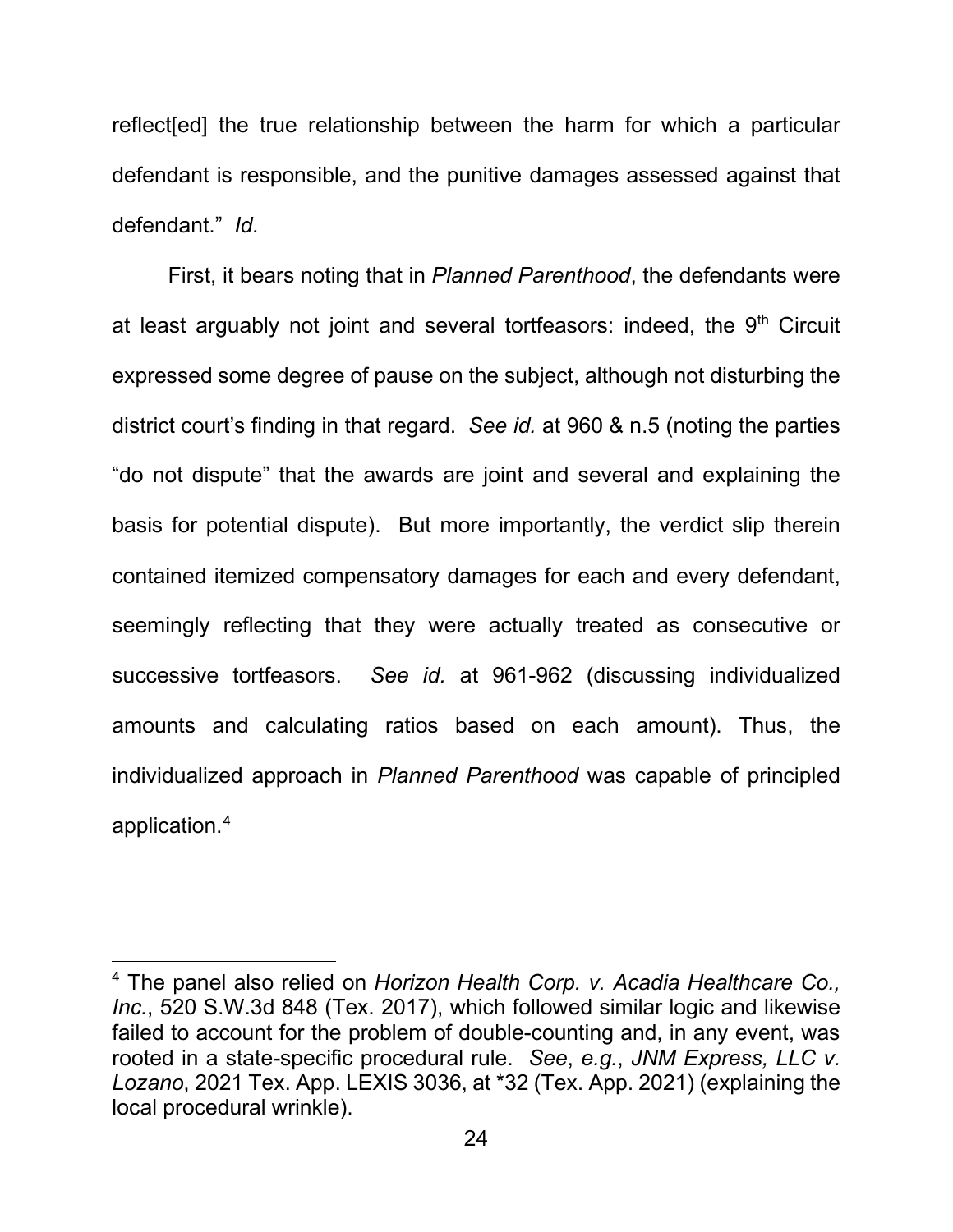Here, the panel goes yet further afield, sanctioning the use of the *total*  amount of compensatory damages (and indeed, potential damages) as a comparator to the award of punitive damages. *See Bert*, 257 A.3d at 132. This method not only holds each defendant responsible for a portion of damages attributable for its own conduct, but also portions attributable to all other defendants' conduct, *and* does it over and again for each defendant. In other words, the compensatory damages factually attributable to *other*  defendants arbitrarily provide the basis for punitive damages against each individual defendant. Again, this is the hallmark of arbitrariness that violates due process.

<span id="page-30-0"></span>**3. The most faithful reading of** *State Farm* **and related decisions reflects that analysis thereunder should not be conducted on the basis of a plaintiff's potential harms left unpresented to the jury, and this reading is confirmed by State Farm's application in courts throughout the country.**

Finally, it is also something of an open question whether and to what degree a punitive damages award should be justified by resort to a plaintiff's "potential harm." The concept arises from *TXO*, a plurality decision, which considered potential harm, which at least one sitting Justice referred to as judicial activism designed to preserve the verdict therein, and likely to undo the salutary holding of *Haslip*. *See generally TXO*, 509 U.S. at 472 (O'Connor, J., dissenting); *see also id.* at 484-85 ("Virtually any tort . . . can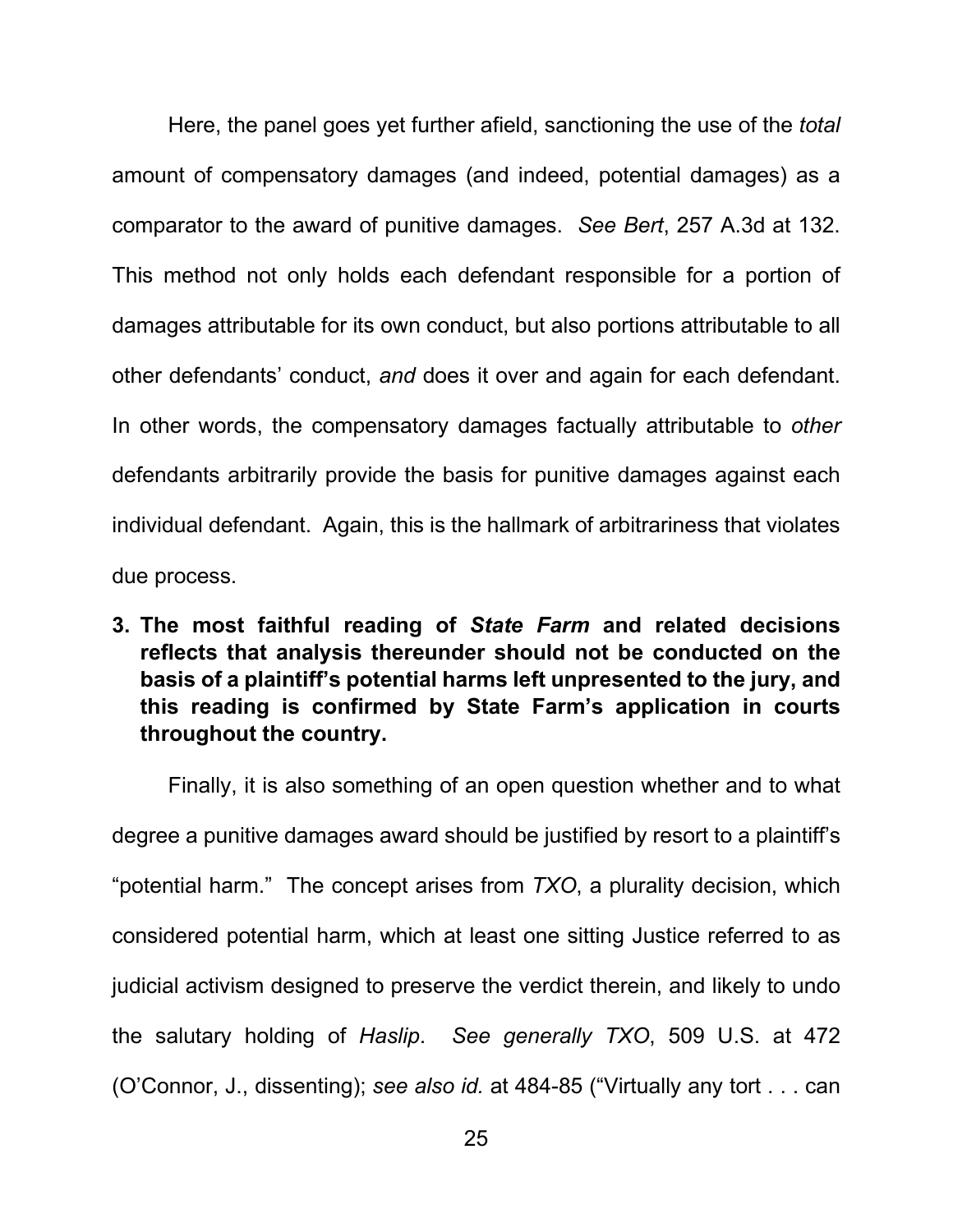cause millions of dollars of harm if imposed against a sufficient number of victims."). And although the *Gore* court referred to the *lack* of potential harm implicated therein, it did not reiterate *TXO*'s adoption of the rubric. *See Gore*, 517 U.S. at 584. And although *State Farm* appeared to recognize potential harm as a factor, *State Farm*, 538 U.S. at 418, the Court has subsequently cautioned against reliance on potential harm that is not "likely" to occur. *See Cooper Indus.*, 532 U.S. at 442 (distinguishing between likely harm and harm that might occur); *see also Roth v. Farmer-Bocken Co.*, 667 N.W.2d 651, 669 (S.D. 2003) (applying distinction). Additionally, it is notable that neither *Gore* nor *State Farm* actually involved the use of potential harm to justify an award. *Accord Union Co. v. Southwest Gas Corp.*, 281 F. Supp. 2d 1090, 1104 (D. Ariz. 2003) (explaining as much). In any event, inasmuch as it is the jury's award that is being reviewed, evidence, argument, and instruction about potential harm should be presented to the jury; analysis under *State Farm* should not simply be an "after-the-fact-rationalization invented . . . to defend [a] startling award on appeal." *TXO*, 509 U.S. at 484-85 (O'Connor, J. dissenting).

The panel below goes to great lengths to suggest that the jury considered potential harm herein. *See Bert*, 257 A.3d at 128-32. However, the record demonstrates otherwise. Preliminarily, the trial court *precluded*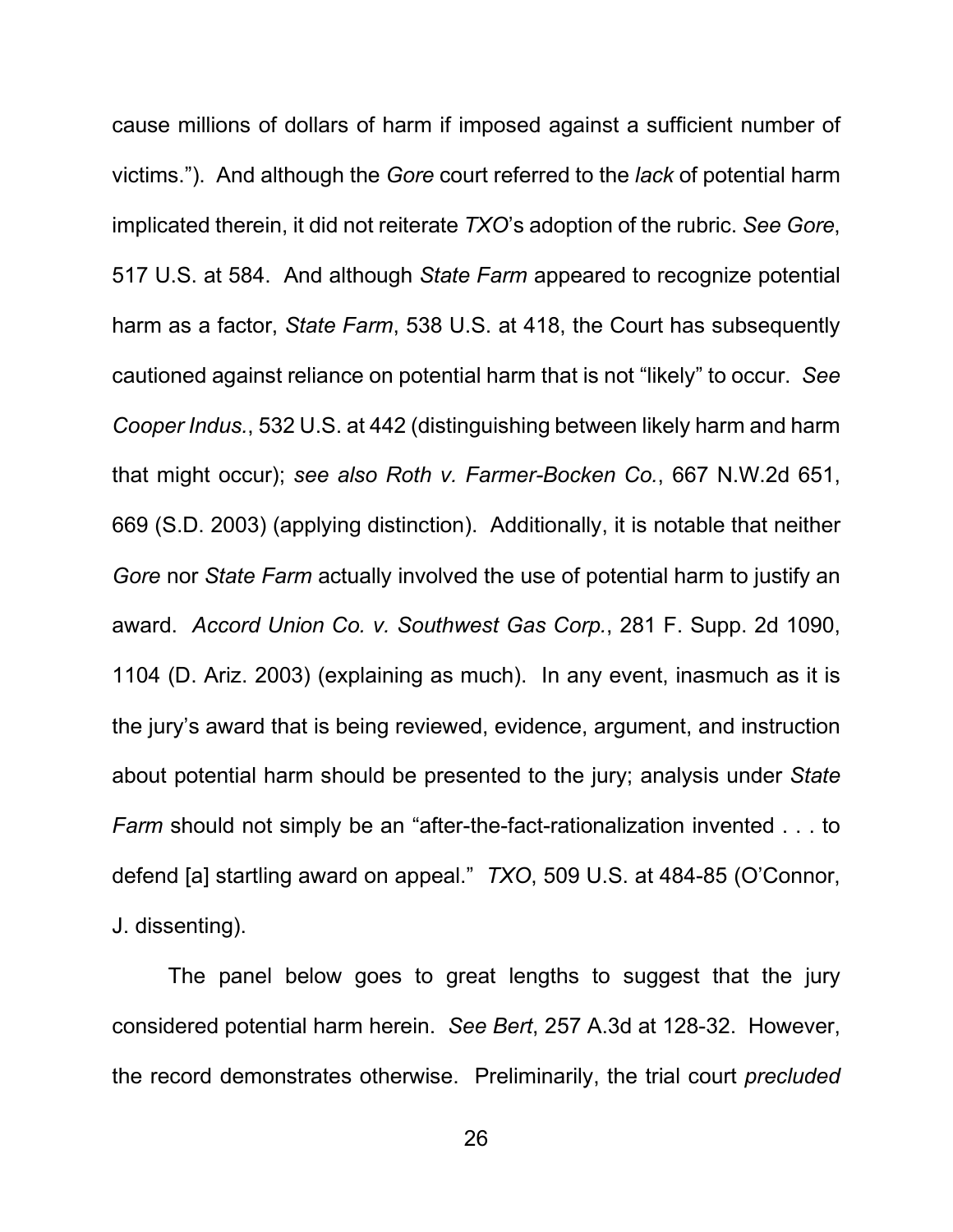the plaintiffs from referring to its preliminary injunction of the underlying conduct *and* from referring to any potential harm that its continuation could have caused. Moreover, the parties made no argument on the subject, and the verdict slip contained no separate finding of potential harm. Instead, the evidence cited by the panel, although perhaps providing the basis for advocacy in the trial court, is best described as a post-hoc rationalization to preserve the award. The panel's sanctioning of such post-hoc rationalization and its application herein should be rejected by this Honorable Court.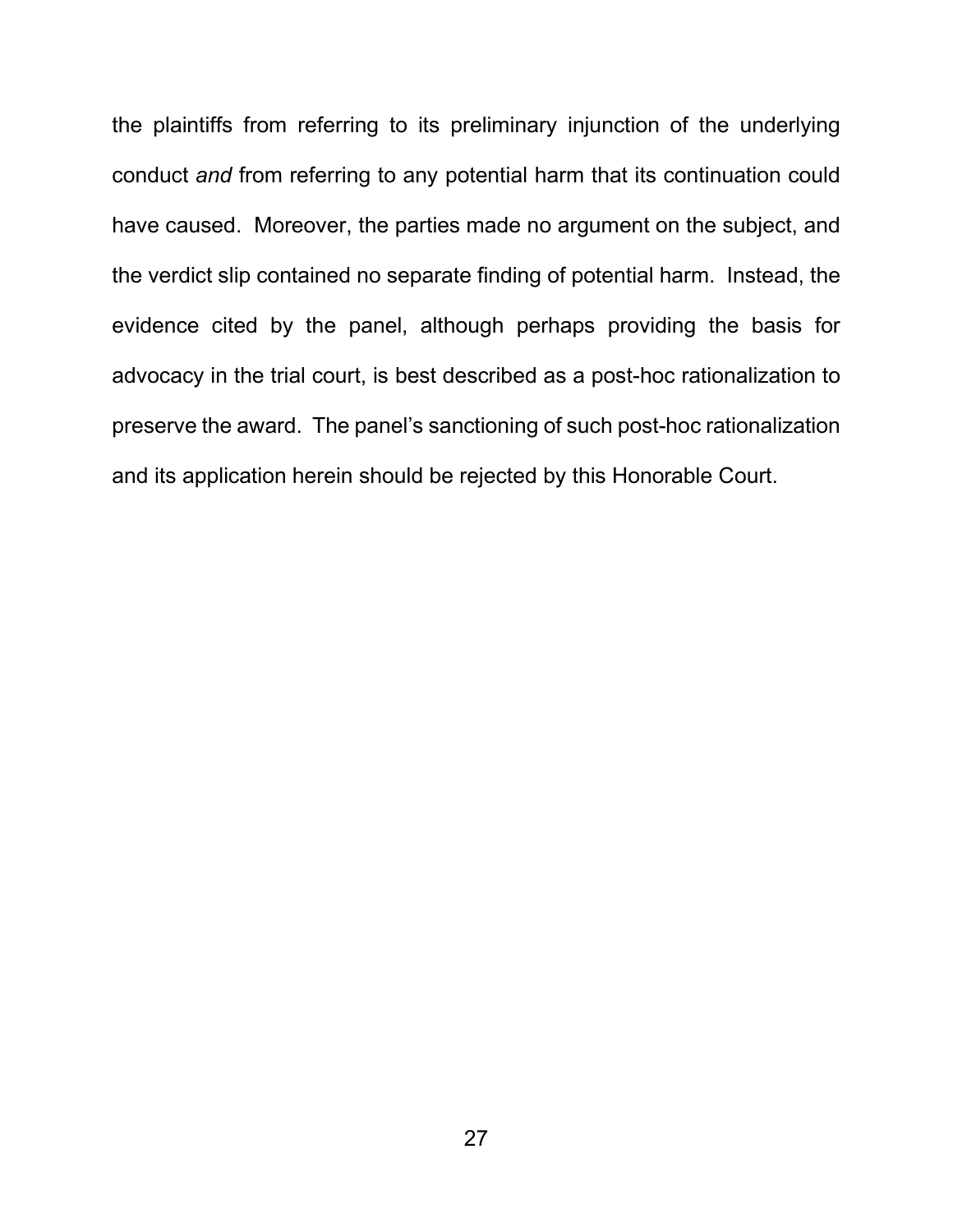### **CONCLUSION**

<span id="page-33-0"></span>In appropriate circumstances, punitive damages can serve legitimate governmental objectives of punishing tortious conduct and deterring wouldbe tortfeasors, and the U.S. Supreme Court has provided important guideposts to prevent arbitrary deprivations of property that are plainly excessive to accomplishing those goals. The panel decision not only disregards those guideposts, but also sanctions damages calculations that make awards *more* arbitrary. This Honorable Court should correct its errors. Accordingly, *Amici Curiae* respectfully request that this Honorable Court enter an order reversing the panel's order.

Respectfully submitted,

Corrie Woods PA Bar # 314580 Woods Law Offices PLLC 200 Commerce Drive, Suite 210 Moon Township, PA 15108 Telephone: (412) 329-7751 Email: [cwoods@woodslawoffices.com](mailto:cwoods@woodslawoffices.com)

*Counsel for Amici Curiae*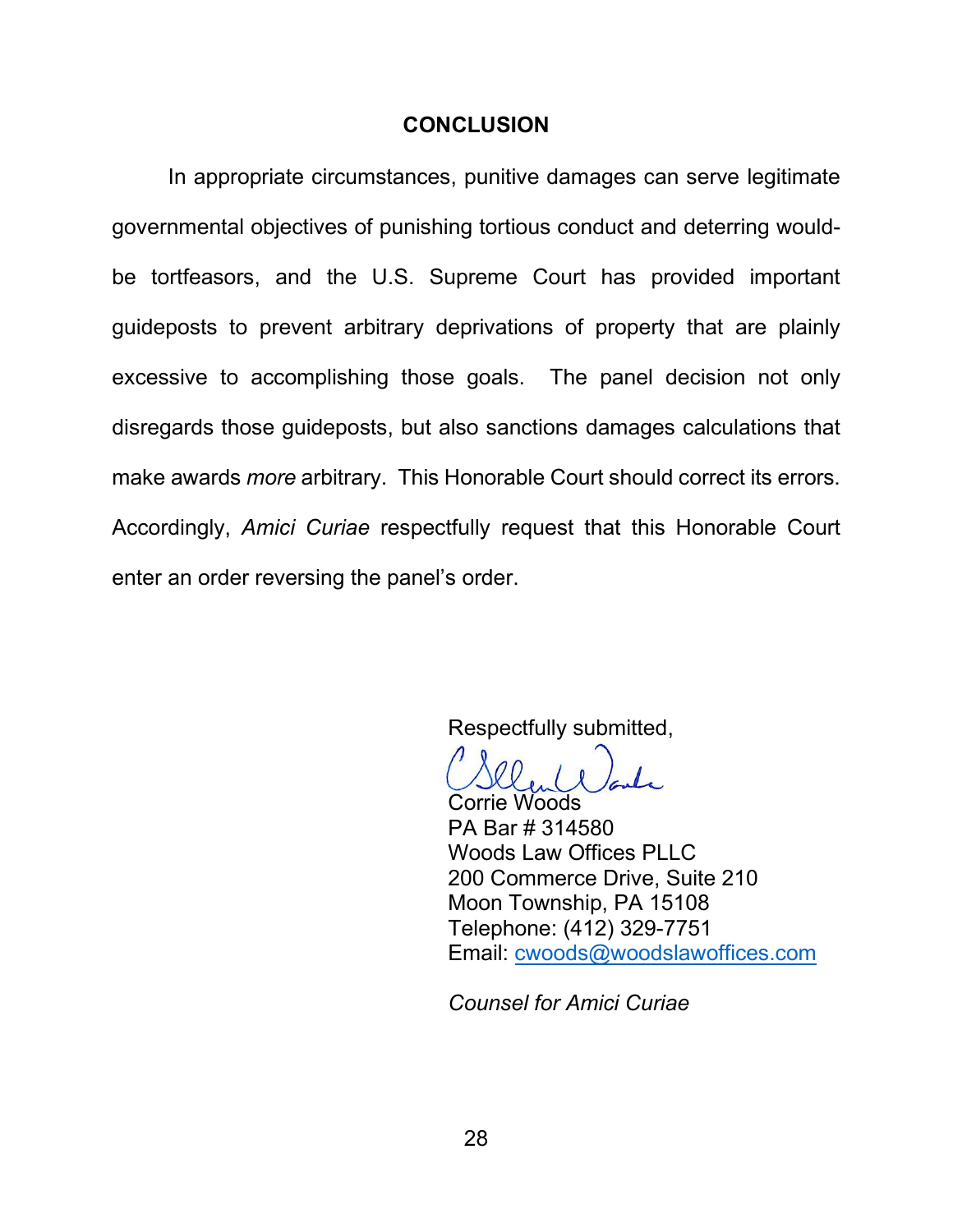## **CERTIFICATE OF COMPLIANCE**

I certify that this brief complies with the word-count limits of Pa.R.A.P. 531, as it contains fewer than 7,000 words, exclusive of excluded materials, and complies with the provisions of the *Public Access Policy of the Unified Judicial System of Pennsylvania – Case Records of the Appellate and Trial Courts* requiring the filing of confidential information and documents differently than non-confidential information and documents.

Respectfully submitted,

Corrie Woods PA Bar # 314580 Woods Law Offices PLLC 200 Commerce Drive, Suite 210 Moon Township, PA 15108 Telephone: (412) 329-7751 Email: [cwoods@woodslawoffices.com](mailto:cwoods@woodslawoffices.com)

*Counsel for Amici Curiae*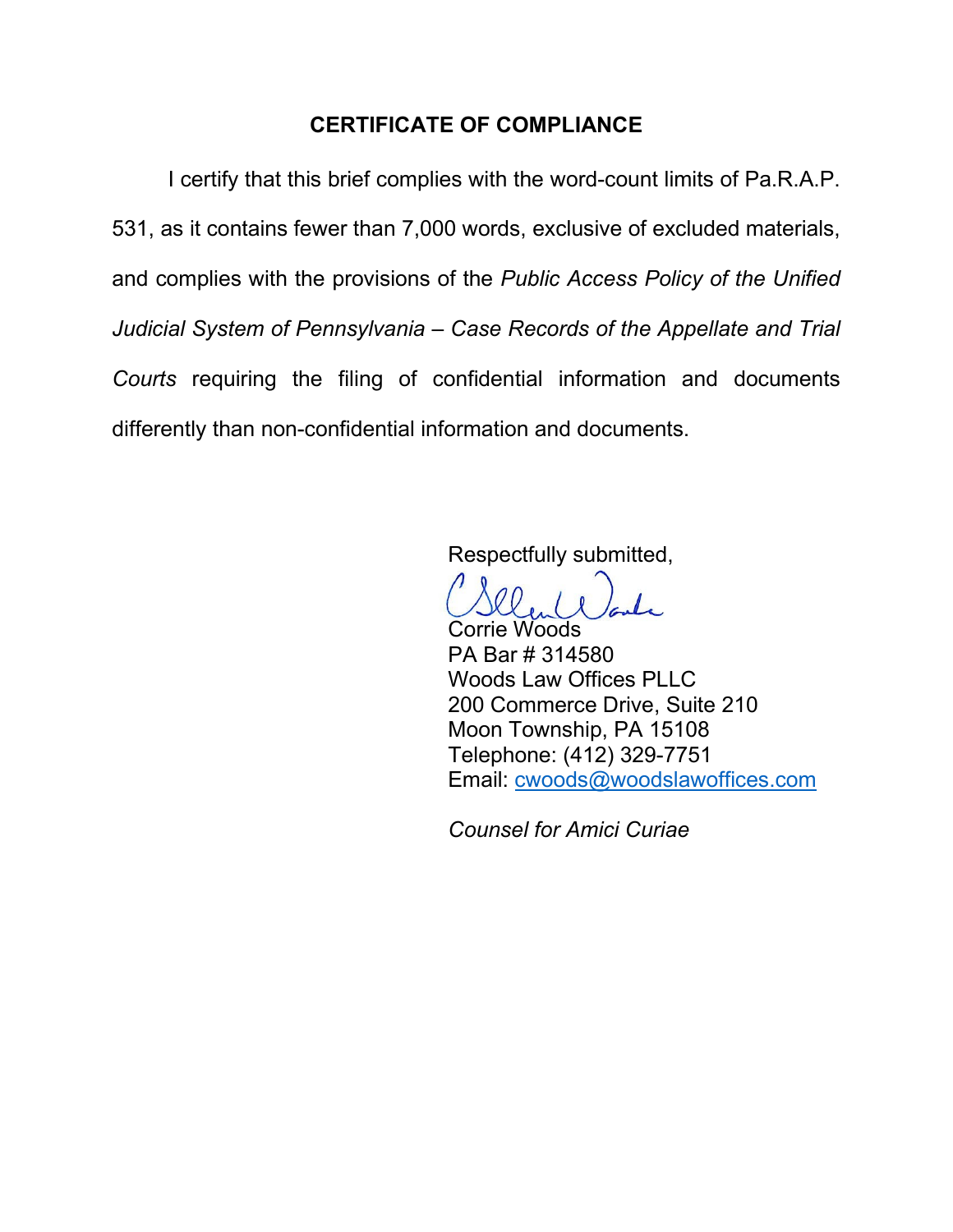## **PROOF OF SERVICE**

I hereby certify that I am this day serving a copy of the foregoing document upon the persons and in the manner indicated below, which service satisfies the requirements of Pa.R.A.P. 121:

- 1. By first-class mail: Kenneth W. Africano, Esq. Harter, Secrest & Emery, LLP 50 Fountain Place Buffalo, NY 14202 *Telephone*: (716) 853-1616
- 2. By first-class mail: Timothy Ross Bevevino, Esq. PA Bar # 307712 Swanson, Bevevino & Sharp, P.C. 311 Market Street Warren, PA 16365-2373 *Telephone*: (814) 723-2080
- 3. By PACFile: Andmoragan Cody Thomas, Esq. Pa Bar # 311587 Swanson, Bevevino & Sharp, P.C. 311 Market Street Warren, PA 16365-2373 *Telephone*: (814) 723-2080
- 4. By PACFile: Stephen John Del Sole, Esq. PA Bar # 073460 Del Sole Cavanaugh Stroyd, LLC 3 PPG Place, Suite 600 Pittsburgh, PA 15222 *Telephone*: (412) 261-2393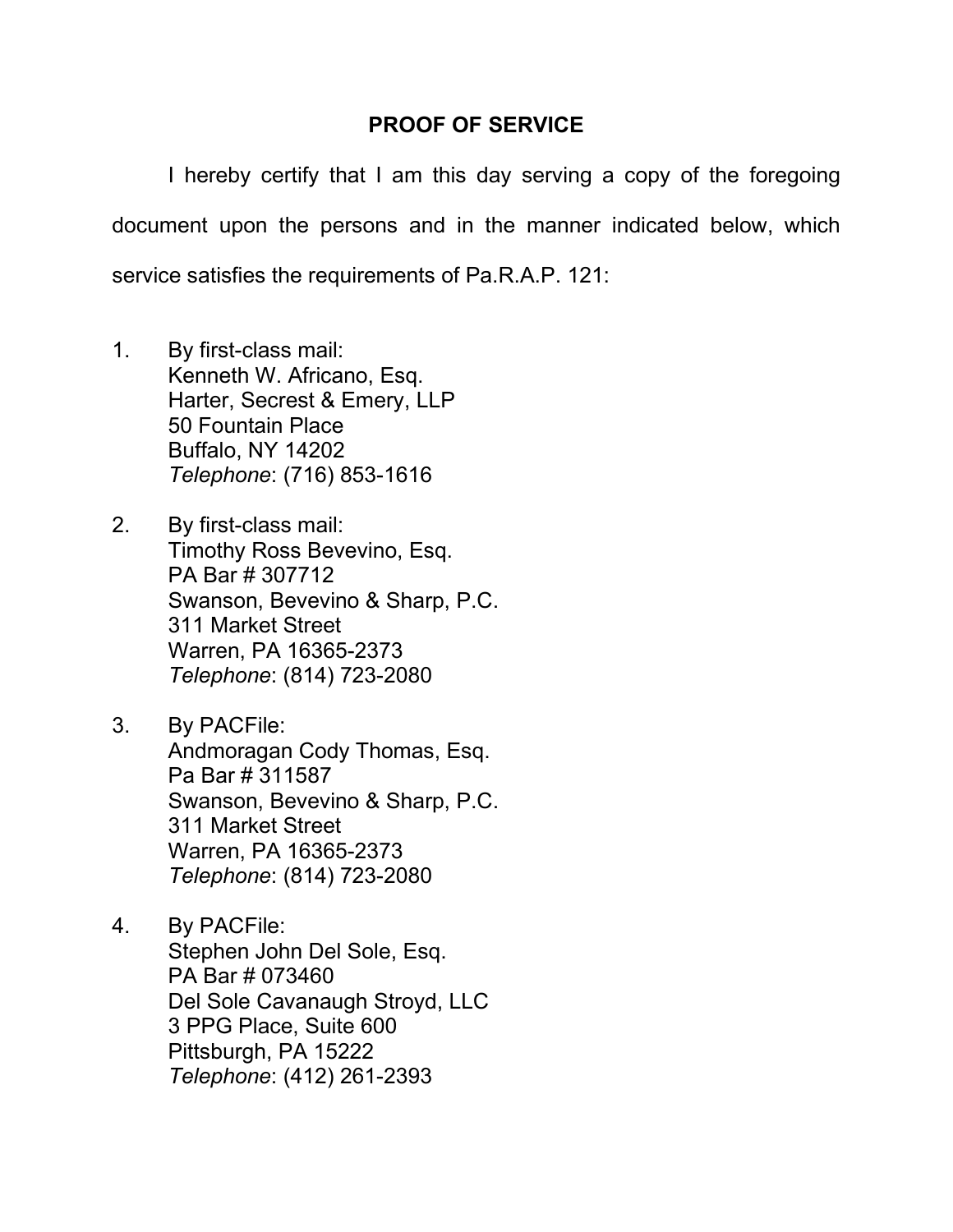5. By PACFile:

Zachary Gordon, Esq. PA Bar # 318808 Del Sole Cavanaugh Stroyd, LLC 3 PPG Place, Suite 600 Pittsburgh, PA 15222 *Telephone*: (412) 261-2393

*Counsel for The Bert Company d/b/a Northwest Insurance Services*

6. By PACFile: Casey Alan Coyle, Esq.

PA Bar # 307712 Eckert Seamans Cherin & Mellott, LLC 213 Market Street, 8th Floor Harrisburg, PA 17101 *Telephone*: (717) 237-7192

- 7. By PACFile: Frank Timothy Grieco, Esq. PA Bar # 081104 Eckert Seamans Cherin & Mellott, LLC 213 Market Street, 8th Floor Harrisburg, PA 17101 *Telephone*: (717) 237-7192
- 8. By PACFile: Scott David Cessar, Esq. PA Bar # 049639 Eckert Seamans Cherin & Melott, LLC 600 Grant St Fl 44 Pittsburgh, PA 15219-2713

*Counsel for Matthew Turk, First National Insurance Agency, LLC, First National Bank, and FNB Corporation*

9. By PACFile: James Michael Beck, Esq. PA Bar # 037137